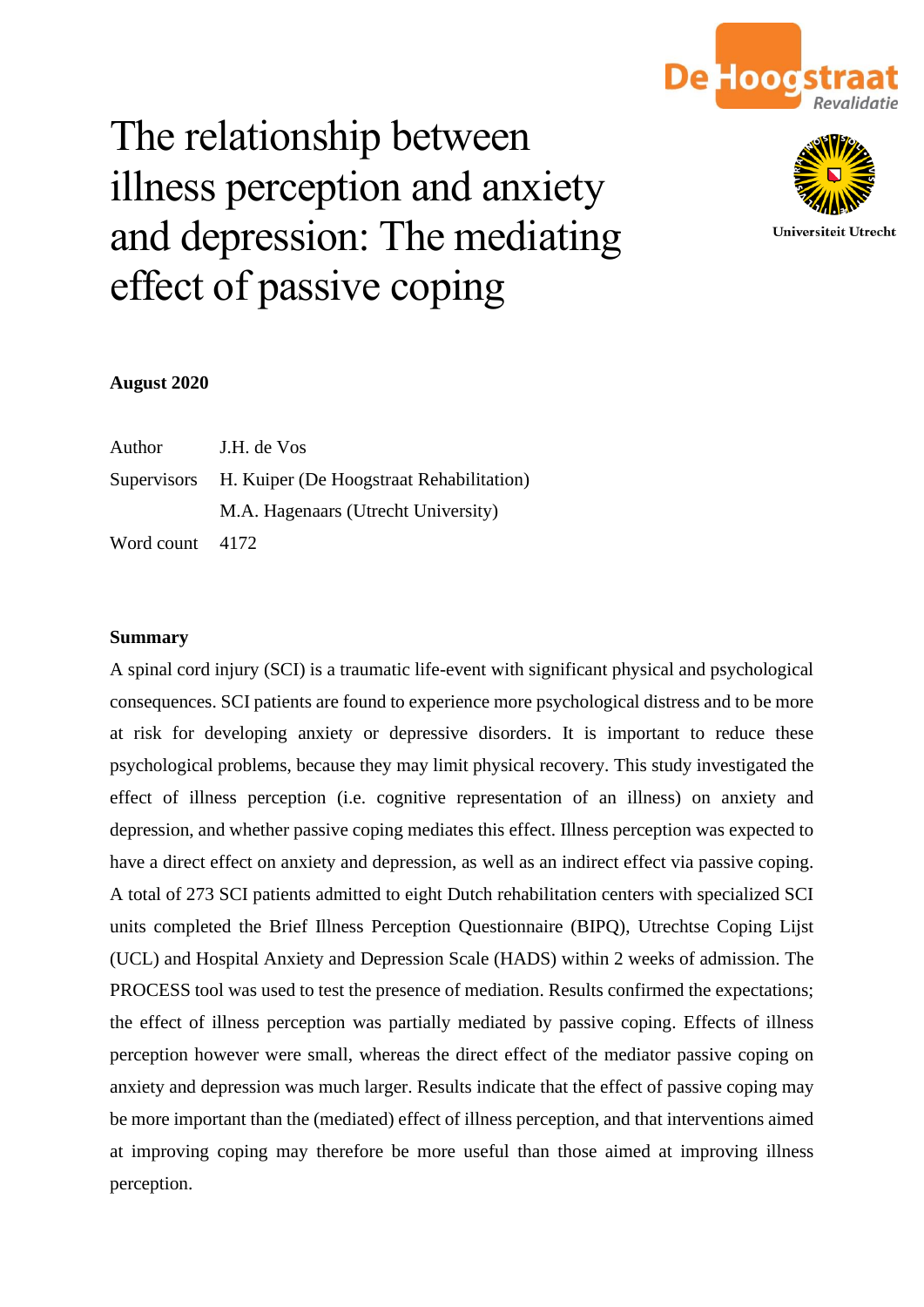# **Table of contents**

| Introduction                                       | 3              |
|----------------------------------------------------|----------------|
| Methods                                            | 5              |
| Design                                             | 5              |
| Participants                                       | 5              |
| Instruments                                        | 6              |
| Demographics                                       | 6              |
| Hospital Anxiety and Depression Scale (HADS)       | 6              |
| Utrechtse Coping Lijst (UCL; passive coping items) | 7              |
| Brief Illness Perception Questionnaire (BIPQ)      | $\overline{7}$ |
| Procedure                                          | 8              |
| Analysis                                           | 8              |
| Results                                            | 9              |
| Sample characteristics                             | 9              |
| Illness perceptions                                | 10             |
| Anxiety and depression                             | 11             |
| Passive coping                                     | 11             |
| <b>Mediation</b> models                            | 12             |
| Illness perception, passive coping and anxiety     | 12             |
| Illness perception, passive coping and depression  | 12             |
| Discussion                                         | 13             |
| Limitations and future research                    | 14             |
| Conclusion and implications                        | 15             |
| References                                         | 16             |
| Appendices                                         | 23             |
| Appendix 1: Intake screening                       | 23             |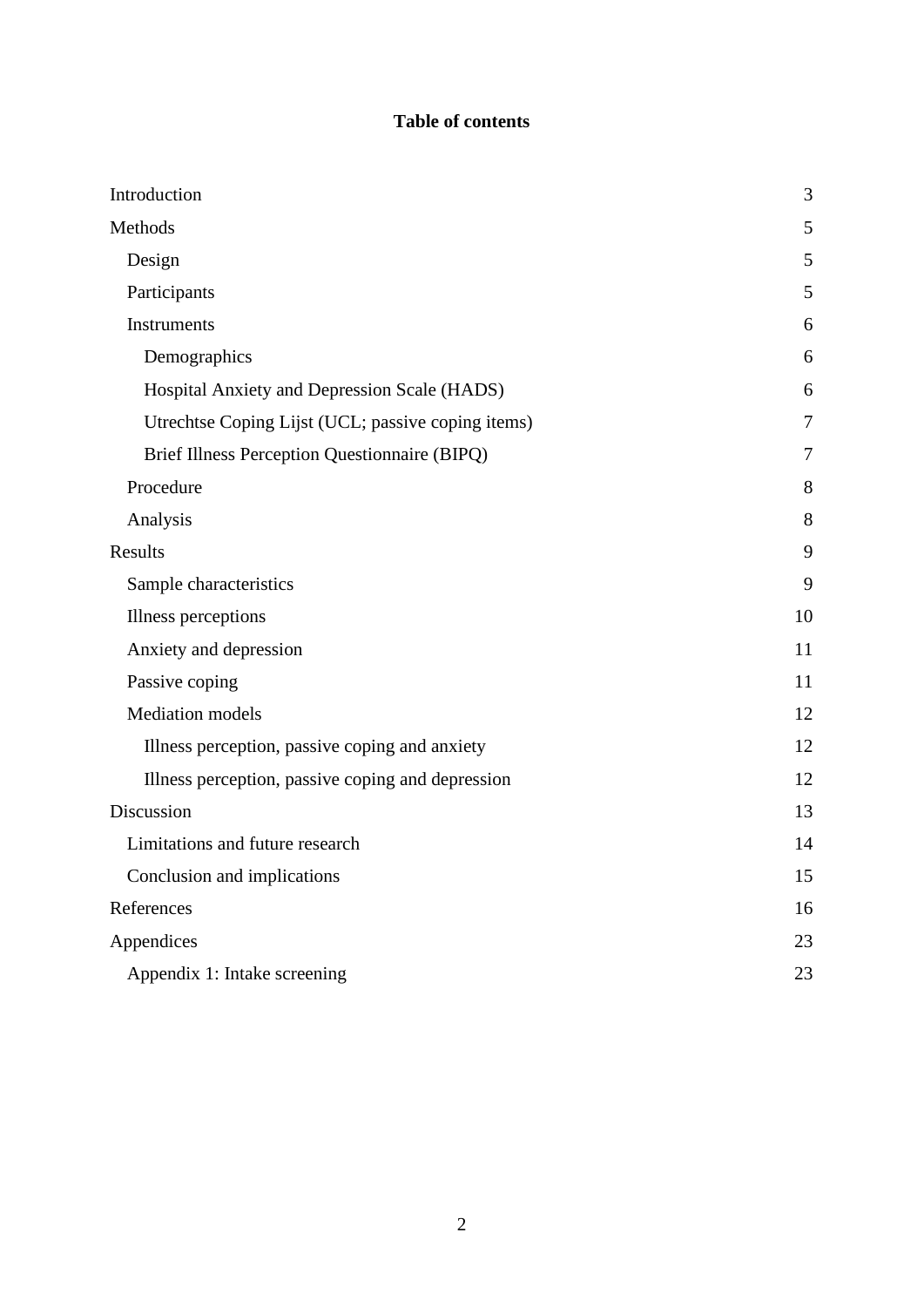#### **Introduction**

A spinal cord injury (SCI) is a traumatic life-event with significant consequences, both physical and psychological. Causes include incidents such as crashes and falls, but also medical/surgical complications (Chen et al., 2013), resulting in compressing, laceration or stretching of the spinal cord. Depending on the location of damage to the cord, injury may result in tetraplegia or paraplegia, and physical consequences include (partial) loss of bladder/bowel function and (partial) loss of motor and/or sensory functions (Kennedy, 2007). Research on psychological consequences has found patients to experience higher levels of distress (Post & Van Leeuwen, 2012) and to be more at risk for anxiety and depressive disorders (Craig, Tran & Middleton, 2009) than healthy individuals.

Although full physical recovery is highly unlikely in patients with SCI, psychological problems might limit recovery; Cassidy et al. (2014) found patients with more psychological distress to recover slower and emphasize the possible benefit from more focused clinical attention for those at risk. Determining who is at risk may be possible by looking at certain factors at admission. Treatment can then be focused on adjusting these factors, thereby reducing psychological distress and optimizing recovery. Factors that have been found to influence the development of anxiety and depression are passive coping and illness perception.

The first factor, coping, is a well-studied subject in the development of anxiety and depression (Blalock & Joiner, 2000; Compas et al., 2014; Cooper et al., 2008). Studies have found that interventions aimed at coping are effective in reducing anxiety and/or depressive symptoms (Duchnick, Letsch & Curtiss, 2009; Kennedy et al., 2003). Coping is found to influence the development of both anxiety and depression. For example, Pollard and Kennedy (2007) found that early coping is vital to the reduction of patients who develop psychological problems after an SCI. Therefore, they emphasize that coping strategies are critical in the adjustment to acquired SCI. Similarly, Kennedy et al. (2000) found that a high level of variance in depression and anxiety at year 1 and 2 after SCI was predicted by coping strategies at week 12. Passive coping in particular has a negative effect on anxiety and depression. In a study by Bonanno et al. (2012) findings clearly suggests a passive and less adaptive pattern of coping for chronically depressed SCI patients. Notably, Zyrianova et al. (2011) found passive coping to be a better predictor of depression and anxiety than functional disability. Based on these studies, passive coping is expected to have a direct effect on both anxiety and depression.

The second factor, illness perception, is also found to be directly related to anxiety and depression. Illness perceptions are cognitive representations of an illness, shown to predict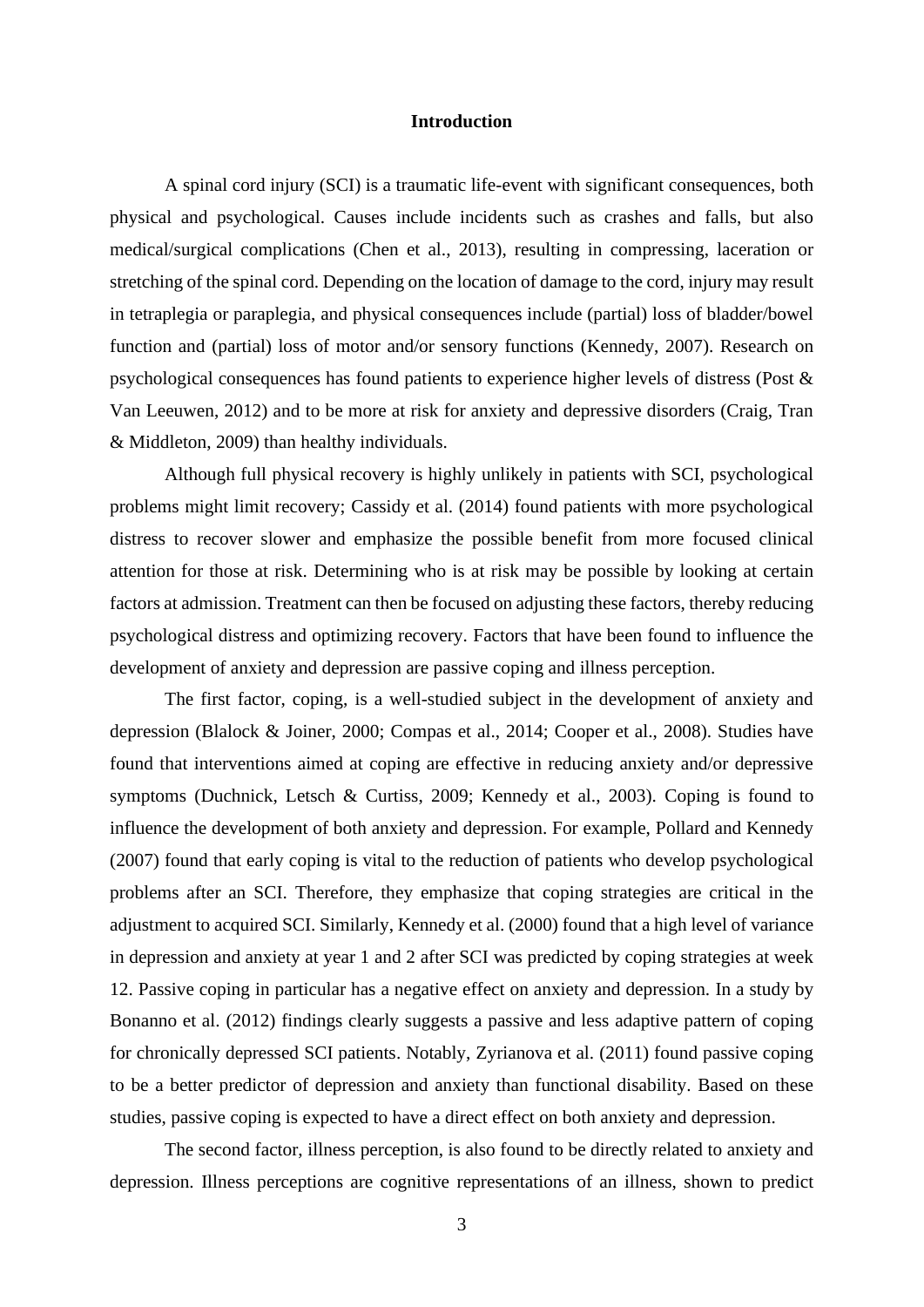health-related outcomes (Morganet al., 2014). The model developed by Leventhal, Nerenz & Steele (1984) proposes that situational stimuli, such as symptoms, generate both an emotional and a cognitive representation of an illness. Dimensions of the cognitive representation are identity, consequences, cause, timeline and cure or control. Part of the emotional representation are negative emotions such as fear, anger and distress. Morgan et al. (2014) found significant correlations between dimensions of illness experience and depression scores and concluded that a significant proportion of variance in depression and anxiety scores could be accounted for by illness perceptions. Sararoudi et al. (2016) implemented an intervention aimed at illness perception, which led to a significant reduction in anxiety and depression. It is therefore expected that more negative illness perceptions will be found to be associated with higher levels of anxiety and depression.

Illness perception not only has an effect on anxiety and depression, but it can also influence coping (Hopman & Rijken, 2015; Petrie et al., 2002; Sararoudi et al., 2016). Hopman and Rijken (2015) suggest that illness perceptions act as a framework for selecting coping strategies, and that illness perceptions determine the degree in which certain coping strategies are adopted. Interventions can then change these perceptions and therefore result in more adaptive coping styles (Petrie et al., 2002), reducing psychological distress (Keeling, Bambrough & Simpson, 2013). Hopman & Rijken (2015) also found that patients who perceived their illness as more emotionally burdening, long-lasting and having more negative consequences often used more passive ways of coping. Therefore, negative illness perceptions are expected to result in more passive coping.

Research had been done to investigate the effects of passive coping and illness perception in various patient groups, such as patients with traumatic brain injury (Rogan, Fortune & Prentice, 2013), cancer patients (Hopman & Rijken, 2015), heart patients (Nahlén Bose et al., 2016; Sararoudi et al., 2016; Steca et al., 2013) and patients with arthritis (Rezaei et al., 2014; Zyrianova et al., 2011). However, no research has been done for SCI patients, although results concerning the effects of illness perception and passive coping similar to those described above may be found for this patient group. This has yet to be verified, so interventions can be formed accordingly. Therefore, this study aims to investigate how passive coping and illness perception might play a role in the development of anxiety and depression in SCI patients. A model as shown in Figure 1 is hypothesized.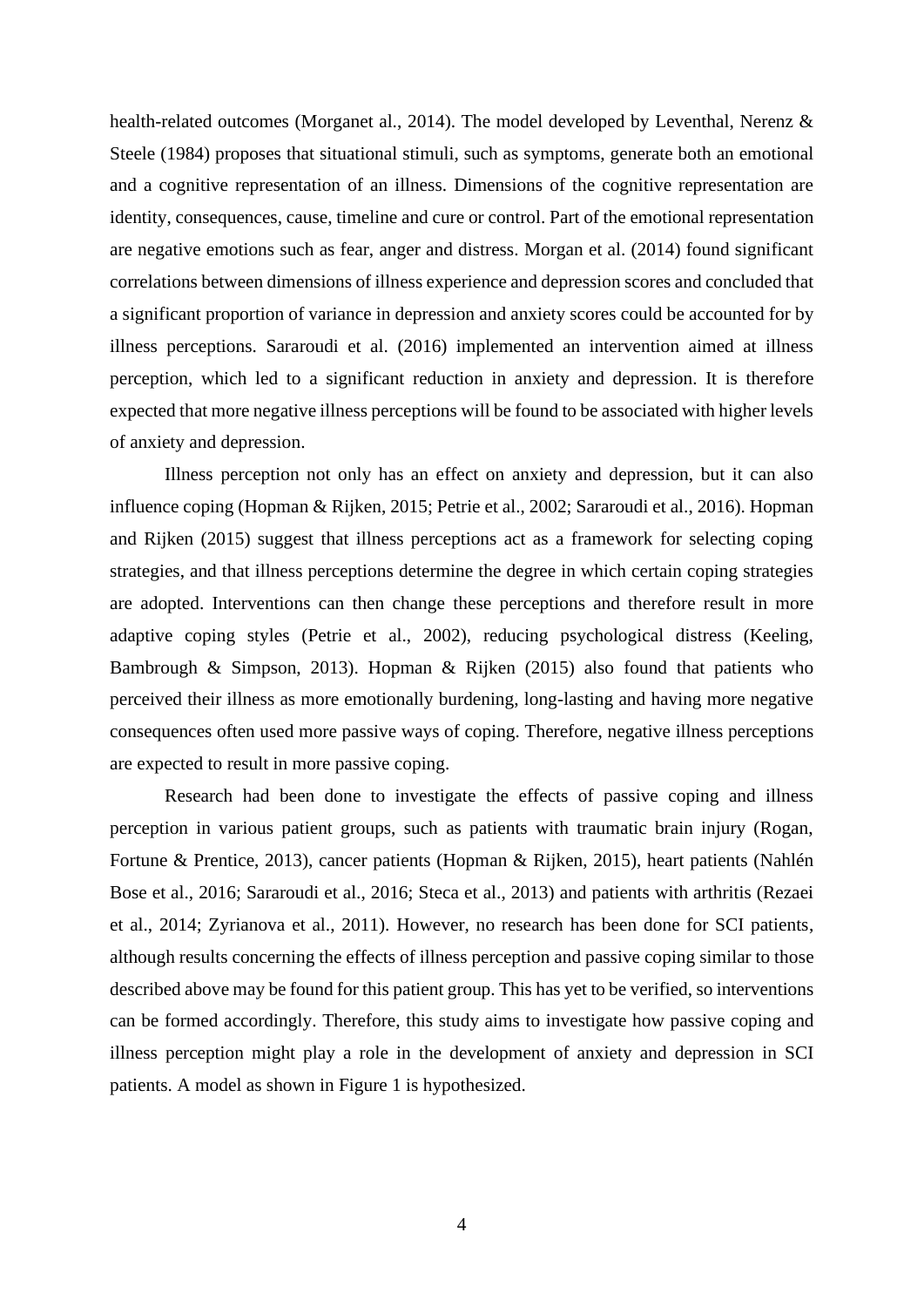# **Figure 1**



*Model depiction of hypotheses: mediation models with passive coping as mediator*

# **Methods**

#### **Design**

The study used a between-subjects design. The independent variable was illness perception, and passive coping was included as a mediator. Dependent variables were anxiety and depression.

#### **Participants**

A total of 303 patients aged between 18 and 91 ( $M = 59.69$ ,  $SD = 16.52$ ) admitted to eight Dutch rehabilitation centers with specialized SCI units between May 2018 and May 2019 participated in the study (Table 1). One of the centers was forced to discontinue their participation because of staff shortage and organizational issues. Participants were included if they met the following criteria: (1) age 18 or higher, and (2) treated for a recent SCI ( $< 6$ ) months) in one of the participating centers. Participants were excluded if they met one or more of the following criteria: (1) psychiatric issues affecting the reliability of answers on the psychological screening; (2) cognitive or intellectual issues affecting the reliability of answers, (3) one or more missing values on the IPQ, UCL or HADS scales at intake.

### **Table 1**

*Number of patients per participating center at admission*

| Center      | City       |                |
|-------------|------------|----------------|
| Adelante    | Hoensbroek | $\bigcap$<br>∸ |
| Beatrixoord | Haren      | 35             |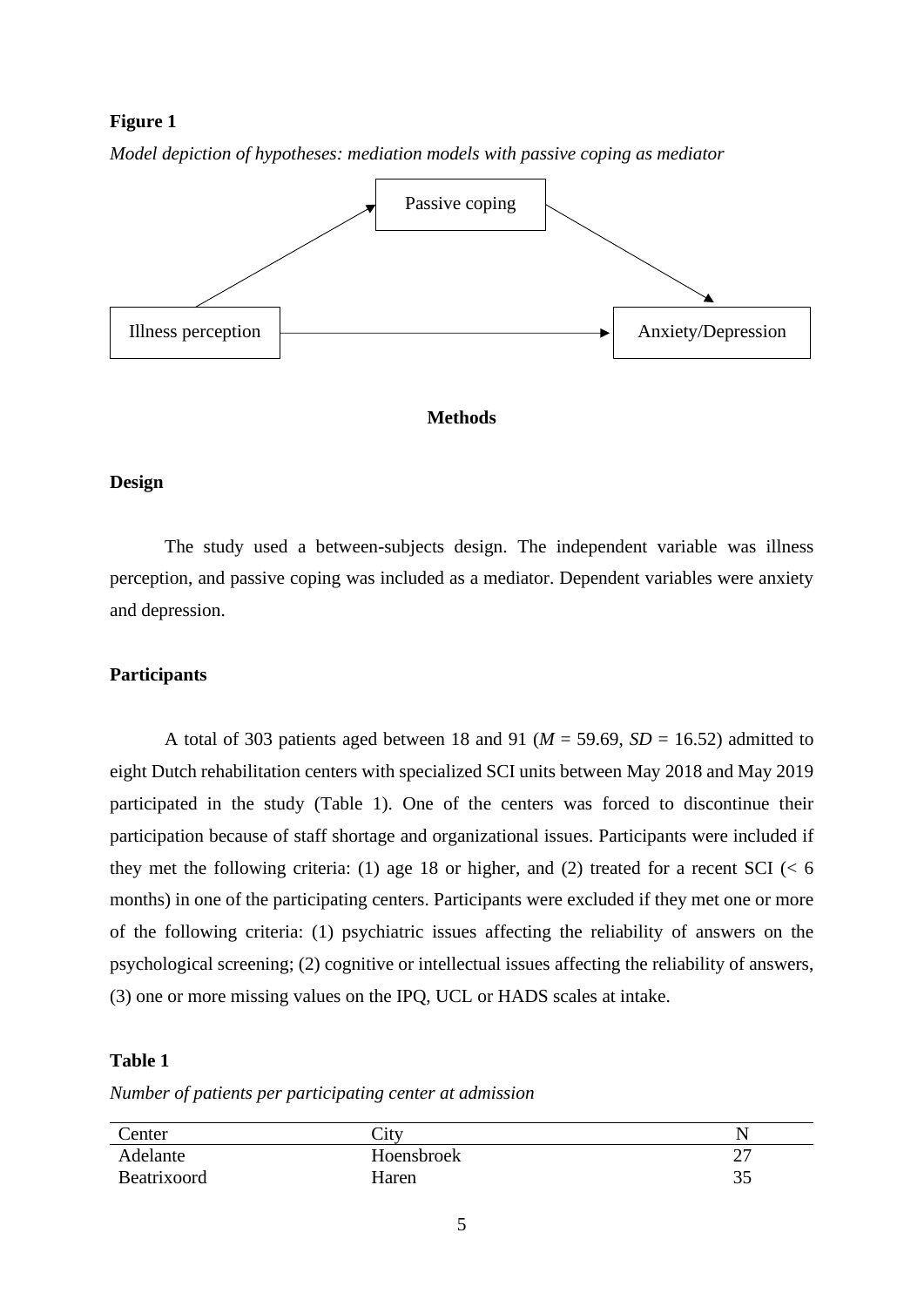| Heliomare           | Wijk aan Zee | 32  |
|---------------------|--------------|-----|
| De Hoogstraat       | Utrecht      | 68  |
| Reade               | Amsterdam    | 43  |
| Rijndam             | Rotterdam    |     |
| Het Roessingh       | Enschede     | 29  |
| St. Maartenskliniek | Nijmegen     | 69  |
| Total               |              | 303 |

#### **Instruments**

This study used data collected through a novel psychological screening instrument, composed of several questionnaires. It is meant to screen for psychological characteristics or problems and is being tested for its usefulness and usability in SCI patients' psychological treatment. Included questionnaires were a result of professional knowledge and experience of involved investigators and psychologists, and of psychological research in the same or comparable populations. Only the questionnaires relevant to variables in this study are described below. The other questionnaires used in the psychological screening are the Quality of Life (QoL) Basic Data Set, the University of Washington Self-Efficacy Scale (UW-SES) and the Brief Connor-Davidson Resilience Scale (CD-RISC).

#### *Demographics*

The first part of the screening instrument consisted of questions regarding demographic information including age, gender, education levels, marital status and main language. Questions were included on the screening form and filled in by the participant with or without assistance. Information on the SCI, such as the level and ASIA score, was provided by the psychologist, as well as information on comorbidity such as psychiatric issues and brain damage. ASIA scores are used to quantify the severity of the SCI, ranging from A (indicating a complete SCI; no sensory or motor function) to E (normal sensory and motor functions; Maynard et al., 1997).

#### *Hospital Anxiety and Depression Scale (HADS)*

For the independent variables anxiety and depression, the HADS anxiety and depression subscales were used. The HADS measures mental issues (Zigmond & Snaith, 1983) and consists of 14 statements concerning emotions in the past week with four response categories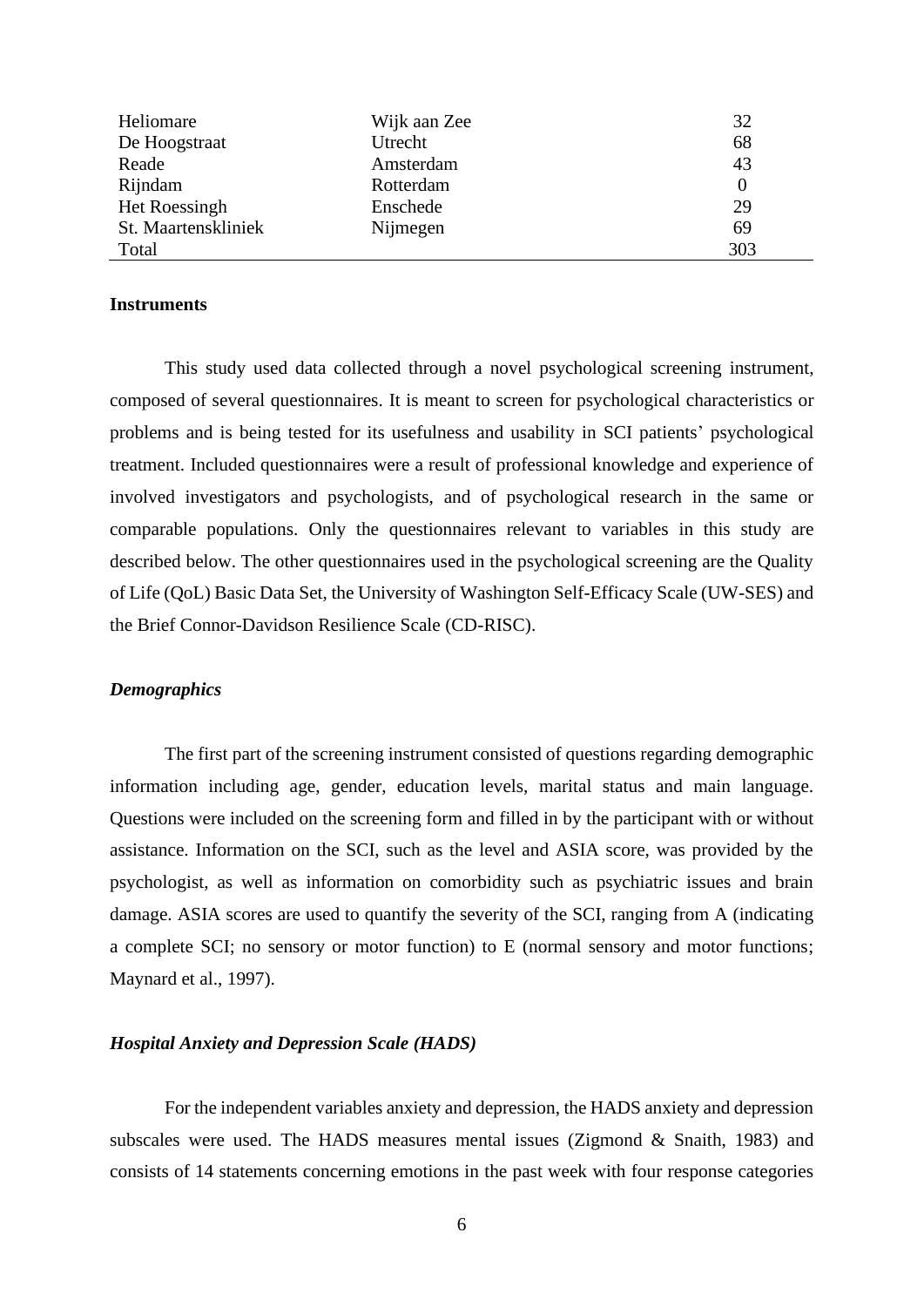which are scored from 0 to 3. The response categories vary per item. Examples of items are "I feel cheerful" (not at all/every now and then/sometimes/most of the time) and "I look forward to things" (just as much as before/a little less than before/a lot less than before/almost never). The questionnaire is used often for patients with SCI and was found valid (Sakakibara et al., 2009; Woolrich, Kennedy, & Tasiemski, 2006). A score of 0 to 7 for either subscale is regarded as being in the normal range, a score of 8 to 10 is considered suggestive of the presence of either anxiety or depression, and a score of 11 or higher indicates the probable presence of either mood disorder (Snaith, 2003).

#### *Utrechtse Coping Lijst (UCL; passive coping items)*

For the mediator passive coping the UCL was used. The complete UCL consists of 7 subscales and a total of 47 items. A four-point scale is used to indicate how often a certain response is used in a difficult or unpleasant situation. Response categories are "rarely/never", "sometimes", "often" and "very often". The validity was found to be average to good (Schreurs et al., 1993). For this study, only the 7 items of the passive coping subscale were used to measure passive coping. An example of an item on this subscale is "Completely isolate yourself from others". The UCL has been used previously for patients with SCI (Kilic, Dorstyn & Guiver, 2013; Van Diemen et al., 2018).

# *Brief Illness Perception Questionnaire (BIPQ)*

The Dutch version of the Brief Illness Perception Questionnaire (BIPQ) was used to measure the independent variable illness perception. The Dutch version was cross-culturally adapted in 2012 (de Raaij et al., 2012) and validated in 2017 (Timmermans et al., 2017). This questionnaire contains 9 questions concerning the patient's thoughts and expectations regarding the SCI. It assesses cognitive representations (5 items; consequences, timeline, personal control, treatment control, identity), emotional representations (2 items; concern, emotion), illness comprehensibility (1 item; coherence) and causal representation (1 item). A study by van Oort et al. (2011) showed that item 3 was often misinterpreted and rephrasing was advised. The suggested rephrased item was used in this study. Furthermore, item 9 concerning causal representation was removed.

An example of an item is "How worried are you about your spinal cord injury?". Possible responses range from 0 (not at all/none etc.) to 10 (a lot/very etc.) (Weinman et al.,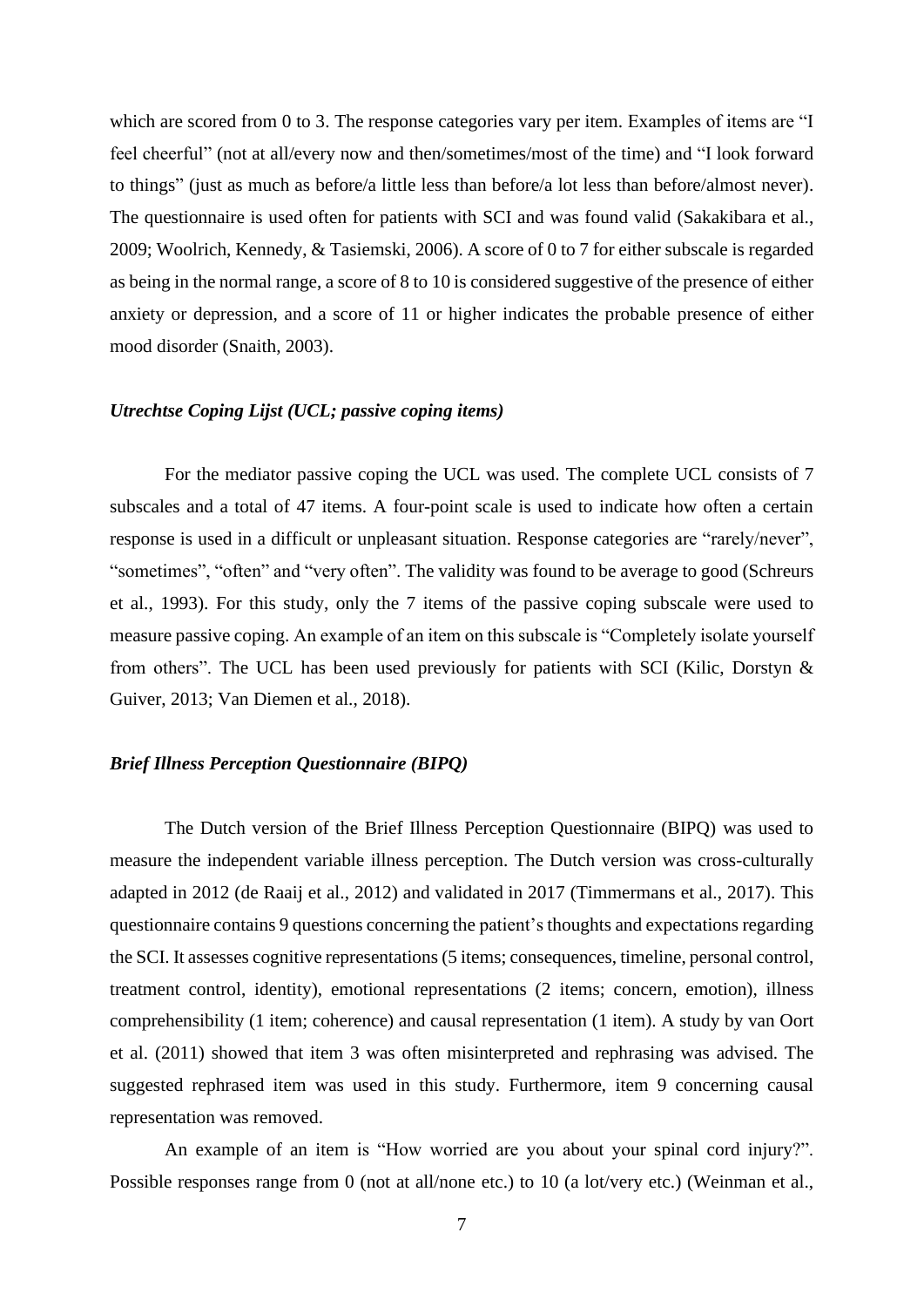1996). The responses to item 3, 4 and 7 were recoded to be in the same direction as the others for statistical analysis. A higher score represented a more negative perception of the SCI.

# **Procedure**

Data was gathered in purpose of testing a novel psychological screening instrument. During admission, participants were verbally informed about the psychological screening and given a letter containing additional information. The organization of the screening was determined by the concerning center; in some centers the screening was conducted by the psychologist, in others by the psychological assistant. Most subjects filled in the screening by themselves in the presence of a psychologist or psychological assistant who assisted if needed. The total duration of the screening was between 30 to 60 minutes.

In all centers, the screening was conducted within 2 weeks of admission. At the end of the intake, subjects were asked for a written consent for anonymous use of their screening results. Only data for which was given written consent was used in the study. Answers on the screening questions and additional patient data were collected in an Excel file by the treating psychologist and sent periodically to the researchers.

#### **Analysis**

Data was analysed using IBM SPSS Statistics 23. Two mediation analyses were performed using the PROCESS v3 macro for SPSS (Hayes, 2017). It provides a mediation model that can be used to investigate the direct relationship between a predictor (illness perception) and outcome (anxiety/depression), as well as indirect relationships via one or more mediators (passive coping). In the first analysis, passive coping was entered as a mediator, illness perception as an independent variable and anxiety as a dependent variable. The same was done for the second analysis, but with depression as the dependent variable. The regular assumptions for multiple regression analyses were checked and no violations were found.

For each path in the model unstandardized regression coefficients were calculated (see Figure 2): *a* represents the direct effect of illness perception on passive coping, *b* represents the direct effect of passive coping on anxiety and depression and *c* represents the total effect of illness perception on anxiety and depression. Indirect effects are calculated by multiplying the coefficients of the pathways, so the indirect effect of illness perception on anxiety and depression via passive coping  $(c<sup>2</sup>)$  is  $a \times b$ . For the indirect effects, 95% confidence intervals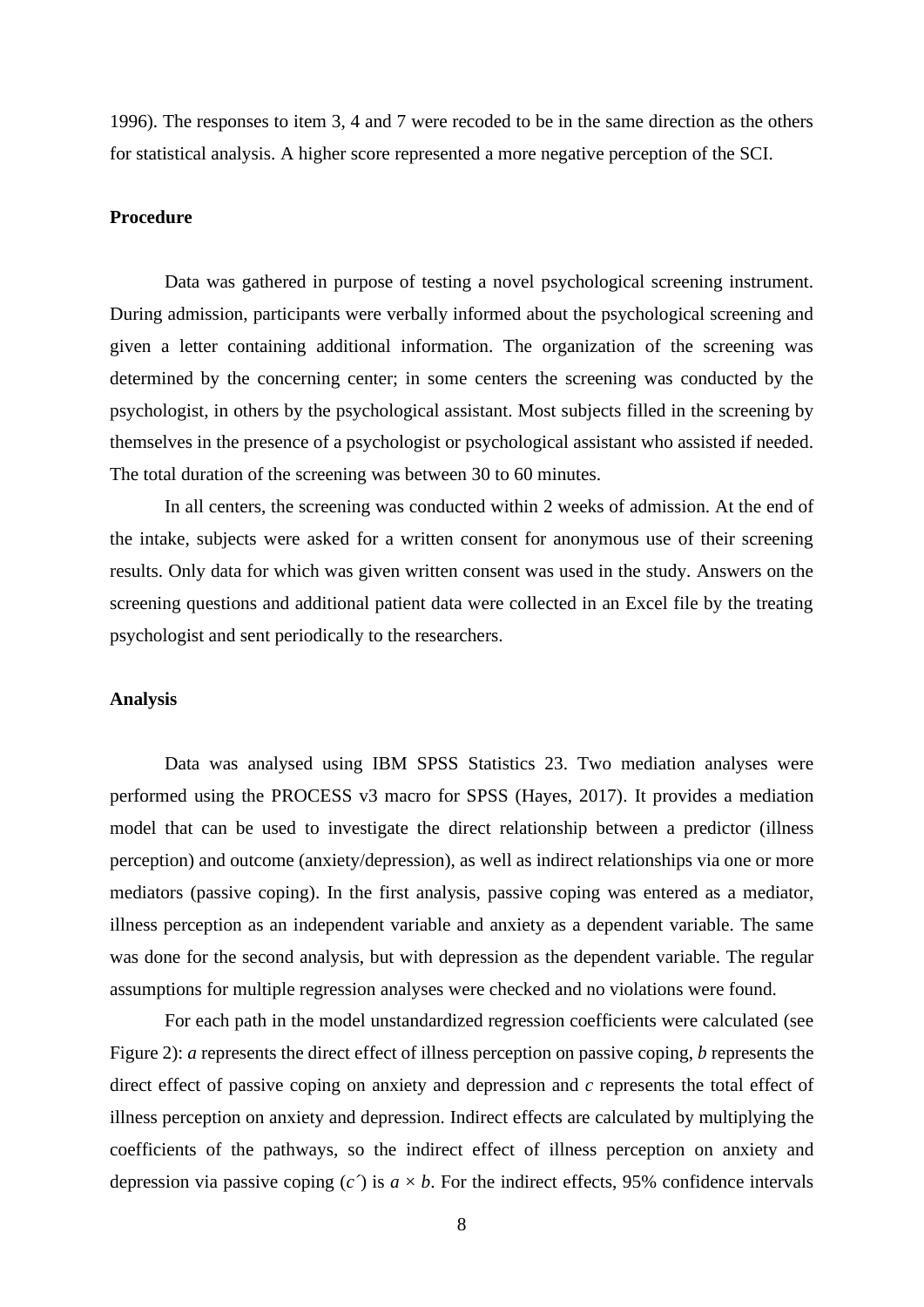were based on 5,000 bootstrapped resamples. The true indirect effect is estimated to lie between CL and CR with a 95% confidence, and when zero is not included, it can be concluded that the indirect effect is significantly different from zero at  $p < .05$  (two-tailed; Preacher & Hayes, 2004).

# **Figure 2**

*Mediation model with illness perception as the independent variable, passive coping as the mediator and anxiety/depression as the dependent variable*



#### **Results**

# **Sample characteristics**

Patients with one or more missing items on the UCL, IPQ or HADS scales were excluded. The final sample consisted of 273 patients, aged 18 to 91 ( $M = 59.43$ ,  $SD = 16.68$ ). Descriptive statistics of participants can be found in Table 2, as well as the means and standard deviations of BIPQ scores per gender and ASIA score.

#### **Table 2**

|                        |                 |       |       | <b>BIPQ</b> scores |
|------------------------|-----------------|-------|-------|--------------------|
| Variable               | Total (Missing) | %     | M     | SD                 |
| Age                    | 260(13)         |       |       |                    |
| Gender                 | 270(3)          |       |       |                    |
| Male                   | 185             | 68.51 | 46.48 | 14.38              |
| Female                 | 85              | 31.48 | 44.07 | 12.85              |
| <b>Education</b> level | 265(8)          |       |       |                    |
| Primary                | 60              | 21.0  |       |                    |
| Secondary              | 103             | 37.8  |       |                    |
| Higher                 | 102             | 37.3  |       |                    |
| Marital status         | 261(12)         |       |       |                    |

*Descriptive statistics of participants*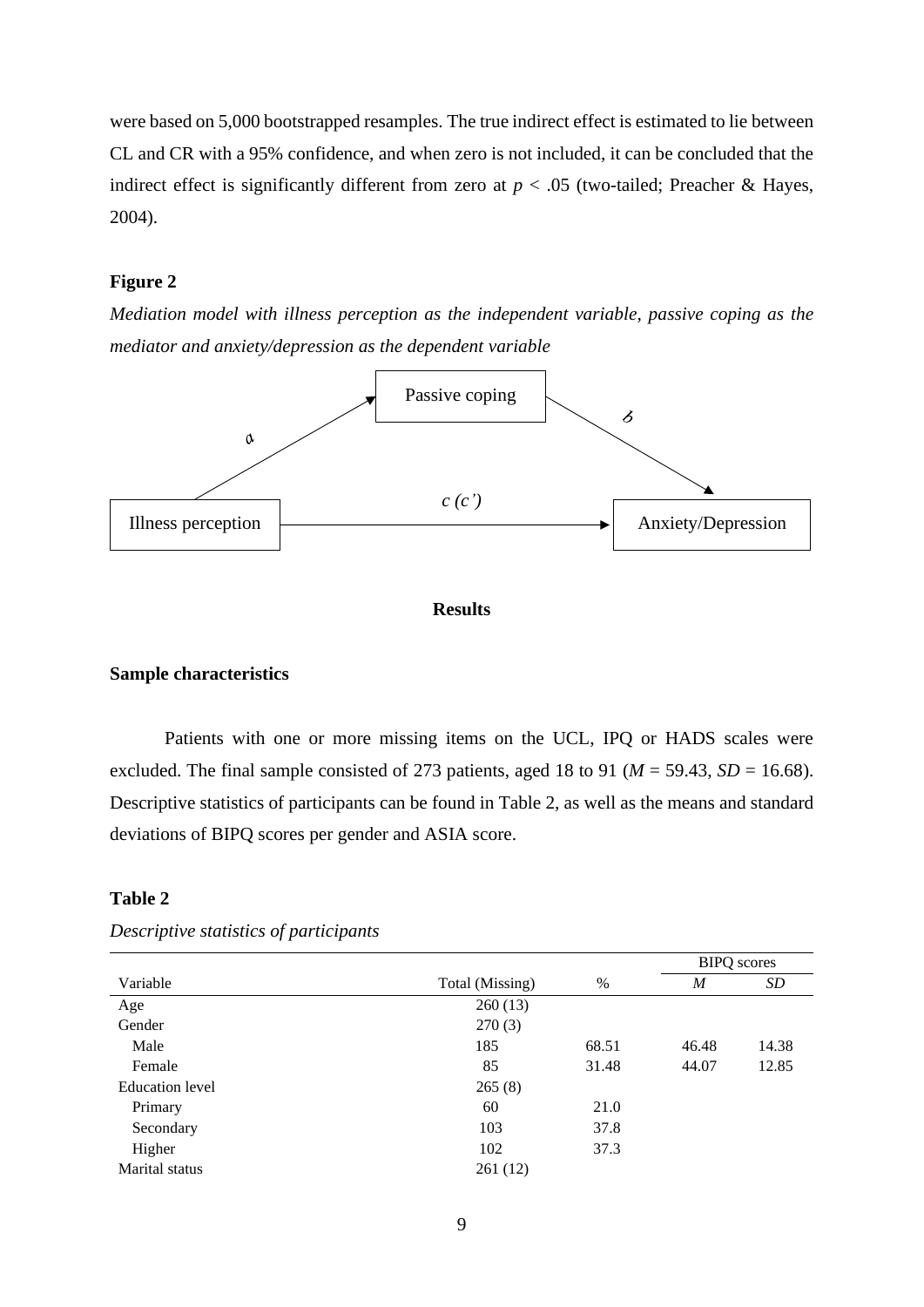| Single                | 56      | 20.5  |       |       |
|-----------------------|---------|-------|-------|-------|
| Partner, living apart | 12      | 4.4   |       |       |
| Married               | 155     | 56.8  |       |       |
| Divorced              | 20      | 7.3   |       |       |
| Widow(er)             | 18      | 30.0  |       |       |
| Centre                | 273(0)  |       |       |       |
| Adelante              | 27      | 9.89  |       |       |
| Beatrixoord           | 30      | 11.00 |       |       |
| De Hoogstraat         | 63      | 23.08 |       |       |
| Heliomare             | 26      | 9.52  |       |       |
| Het Roessingh         | 26      | 9.52  |       |       |
| Reade                 | 41      | 15.02 |       |       |
| St. Maartenskliniek   | 60      | 21.98 |       |       |
| <b>ASIA</b>           | 251(22) |       |       |       |
| A                     | 40      | 15.94 | 54.05 | 14.40 |
| B                     | 17      | 6.77  | 48.59 | 16.37 |
| C                     | 27      | 10.76 | 45.81 | 14.98 |
| D                     | 167     | 66.53 | 43.60 | 13.15 |

# **Illness perceptions**

The means and standard deviations per BIPQ item can be found in Table 3. Total illness perception scores ranged from 1 to 71 ( $N = 273$ ;  $M = 40.93$ ,  $SD = 12.40$ ). Patients score lowest on item 4 (treatment control;  $M = 1.94$ ,  $SD = 1.66$ ) and highest on item 1 (consequences;  $M =$ 7.72,  $SD = 2.21$ ).

# **Table 3**

| Brief Illness Perception Questionnaire (BIPQ) dimension scores ( $N = 273$ ) |  |  |  |
|------------------------------------------------------------------------------|--|--|--|
|------------------------------------------------------------------------------|--|--|--|

| Dimension                                | Description                                                                                                         | Mean | <b>Standard Deviation</b> |
|------------------------------------------|---------------------------------------------------------------------------------------------------------------------|------|---------------------------|
| BIPQ1 (consequences)                     | How much does your illness affect your<br>life?                                                                     | 7.72 | 2.21                      |
| BIPQ2 (timeline)                         | How long do you think your illness will<br>continue?                                                                | 5.63 | 3.29                      |
| BIPQ3 (personal control) <sup>a</sup>    | How much control do you feel you have<br>over your illness?                                                         | 4.82 | 2.85                      |
| $BIPQ4$ (treatment control) <sup>a</sup> | How much do you think your treatment<br>can help your illness?                                                      | 1.94 | 1.66                      |
| BIPQ5 (identity)                         | How much do you experience symptoms<br>from your illness?                                                           | 6.44 | 2.41                      |
| BIPQ6 (concern)                          | How concerned are you about your<br>illness?                                                                        | 6.27 | 2.74                      |
| BIPQ7 (emotion) <sup>a</sup>             | How well do you feel you understand<br>your illness?                                                                | 3.46 | 2.73                      |
| BIPQ8 (coherence)                        | How much does your illness affect you<br>emotionally? (e.g. does it make you<br>angry, scared, upset or depressed?) | 4.66 | 2.91                      |

a recoded items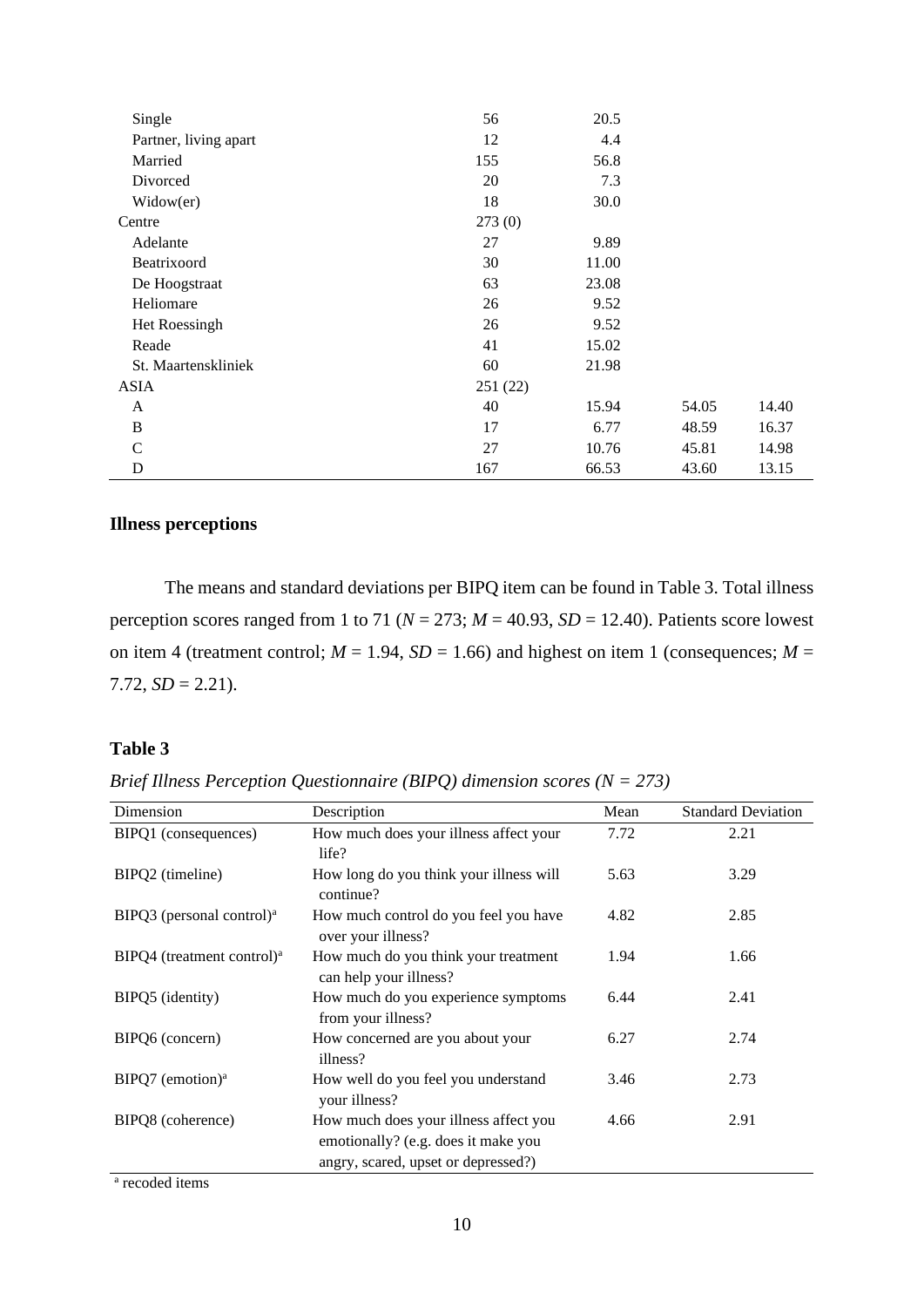#### **Anxiety and depression**

HADS total scores ranged from 0 to 38 ( $N = 273$ ;  $M = 11.02$ ,  $SD = 7.44$ ). The number of patients scoring above cut-off scores can be found in Table 4. More than a quarter (25.3%) of patients ( $N = 273$ ) scored 8 or higher on the anxiety subscale, which suggests (8-10) or indicates ( $\geq$ 11) the presence of an anxiety disorder (*M* = 5.23, *SD* = 4.10). Almost one third (32.3%) of patients ( $N = 273$ ) scored 8 or higher on the depression subscale, which suggests  $(8-10)$  or indicates ( $\geq$ 11) the presence of a depressive disorder (*M* = 5.79, *SD* = 4.04).

#### **Table 4**

*Hospital Anxiety and Depression Scale (HADS) subscale scores (N = 273)*

| or higher <sup>b</sup> |
|------------------------|
| 38 (13.9)              |
| 34 (12.5)              |
|                        |

<sup>a</sup>considered suggestive of the presence of either anxiety or depression

<sup>b</sup>indicates the probable presence of either mood disorder

# **Passive coping**

The means and standard deviations per UCL item can be found in Table 5. Total UCL passive coping scores ranged from 7 to 28 ( $N = 273$ ;  $M = 10.26$ ,  $SD = 3.07$ ). Scores were divided into categories using the UCL manual and results can be found in Table 6. Almost 20% of patients score above average on the passive coping scale.

### **Table 5**

*Utrechtse Coping Lijst (UCL) passive coping item scores (N = 273)*

| Item             | Description                                          | M    | SD  |
|------------------|------------------------------------------------------|------|-----|
| UCL <sub>1</sub> | Completely isolate yourself from others              | 1.62 | .73 |
| UCL <sub>2</sub> | See things gloomy                                    | 1.62 | .70 |
| UCL <sub>3</sub> | Worry about the past                                 | 1.51 | .71 |
| UCL4             | Use soothing remedies if you feel tense or nervous   | 1.31 | .67 |
| UCL <sub>5</sub> | Flee into fantasies                                  | 1.23 | .52 |
| UCL <sub>6</sub> | Letting yourself get completely occupied by problems | 1.41 | .65 |
| UCL7             | Feeling unable to do anything                        | 1.56 | .73 |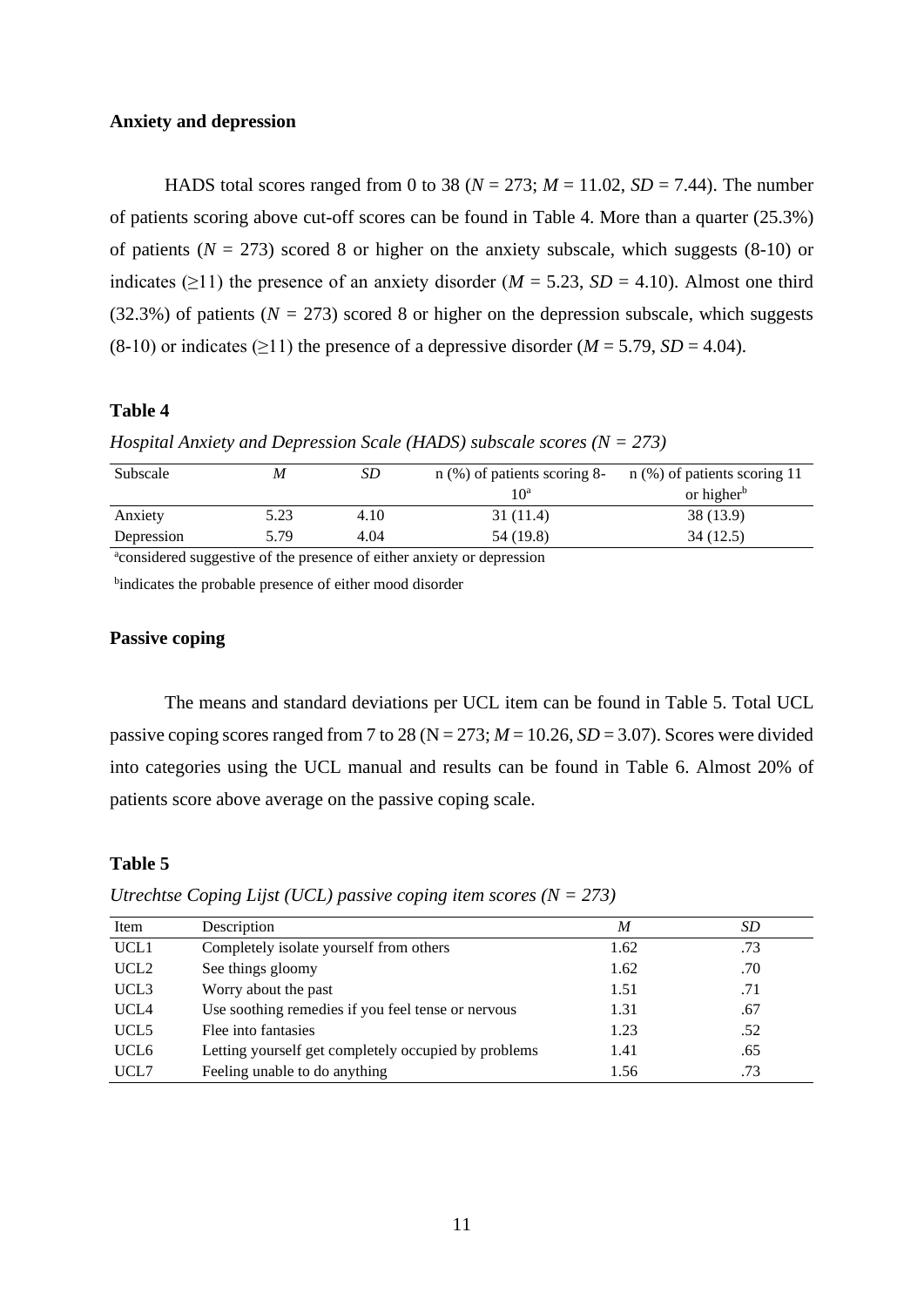# **Table 6**

| Category                                                                 | n(%)       |
|--------------------------------------------------------------------------|------------|
| Low use of passive coping $\left\langle \langle 7 \rangle \right\rangle$ | 219 (80.2) |
| Above average use of passive coping (8-10)                               | 39 (14.3)  |
| High use of passive coping $(>10)$                                       | 15(5.5)    |

*Interpretation of Utrechtse Coping Lijst (UCL) passive coping subscale scores (N = 273)*

# **Mediation models**

#### *Illness perception, passive coping and anxiety*

The model, as shown in Figure 3, explained 26.5% of variance in anxiety. A significant direct effect (without the mediator) of illness perception on anxiety was found,  $b = .086$ ,  $t(270)$  $= 6.274$ ,  $p < .001$ . The effect of illness perception on passive coping was found to be significant,  $b = .090$ ,  $t(271) = 7.368$ ,  $p < .001$ , as well as the effect of passive coping on anxiety,  $b = .728$ ,  $t(270) = 11.737$ ,  $p < .001$ . Finally, the indirect effect of illness perception on anxiety was significant,  $b = .006, 95\%$  CI [.042, .091]. Thus, the effect of illness perception on anxiety was partially mediated by passive coping, and both the direct and the indirect effect of illness perception on anxiety were significant. All found correlations were weak, except for the direct effect of passive coping on anxiety, which was strong.

#### **Figure 3**

*Standardized regression coefficients for the relationship between illness perception and anxiety as mediated by passive coping*



 $* p < .001; ** p < .05$ 

#### *Illness perception, passive coping and depression*

The model, as shown in Figure 4, explained 39.0% of variance in depression. A significant direct effect of illness perception on depression was found,  $b = .133$ ,  $t(270) = 10.010$ ,  $p < .001$ . The effect of illness perception on passive coping was found to be significant,  $b =$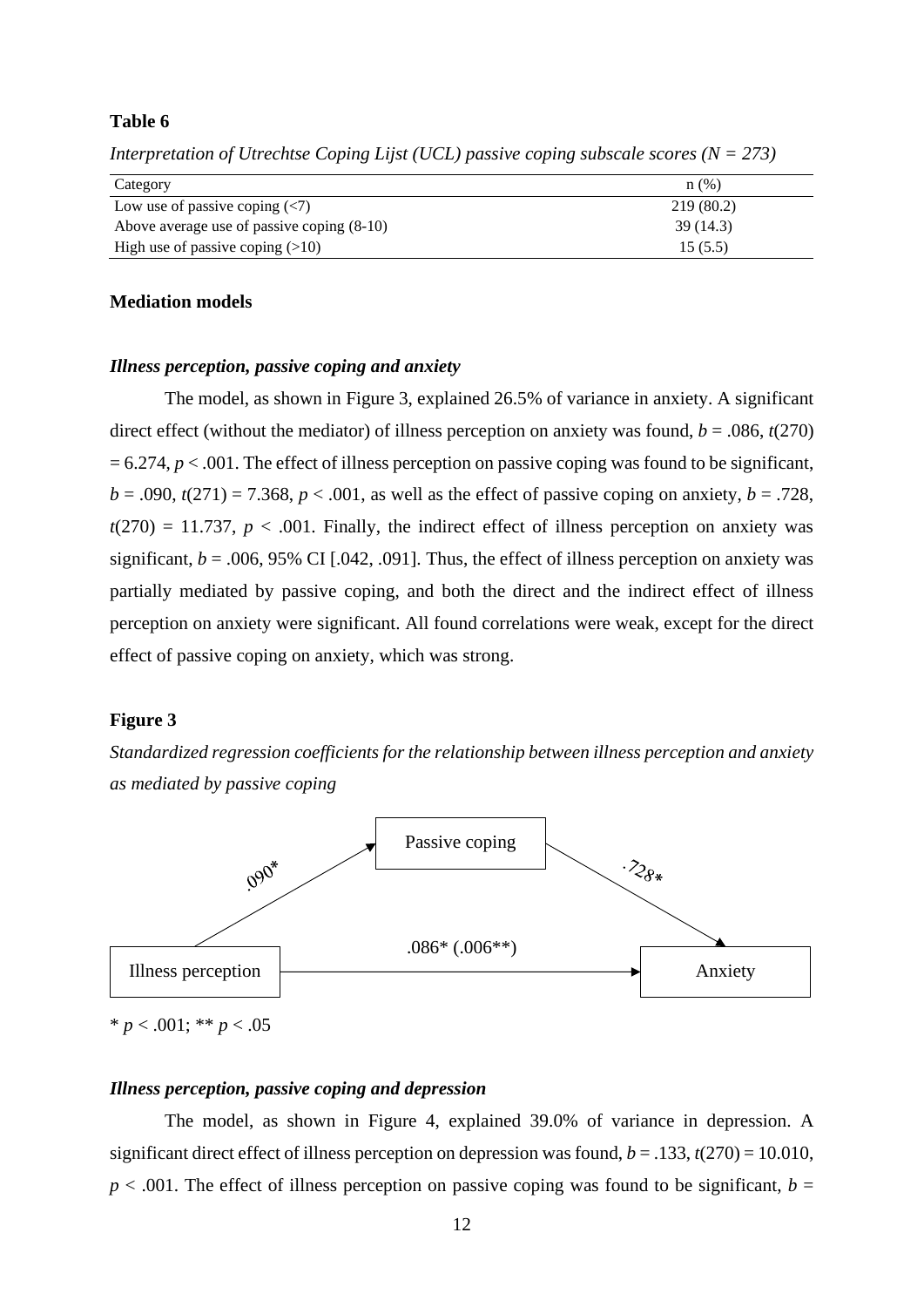.090,  $t(271) = 7.368$ ,  $p < .001$ , as well as the effect of passive coping on depression,  $b = .536$ ,  $t(270) = 8.878$ ,  $p < .001$ . Finally, the indirect effect of illness perception on depression was significant,  $b = .048, 95\%$  CI [.030, .070]. Thus, the effect of illness perception on depression was partially mediated by passive coping, and both the direct and the indirect effect of illness perception on anxiety are significant. Again, all found correlations were weak, except for the direct effect of passive coping on depression, which was moderate.

#### **Figure 4**

*Standardized regression coefficients for the relationship between illness perception and anxiety as mediated by passive coping*



# **Discussion**

This research investigated the mediating role of passive coping in the relationship between illness perception and anxiety and between illness perception and depression. It was found that passive coping partially mediated both relationships. As hypothesized, illness perception was found to influence anxiety and depression both directly and through passive coping, though effects were weak. Higher scores on illness perception, i.e. more negative illness perception, resulted in significantly higher scores on passive coping, anxiety and depression. Since IPQ scores increase as the SCI severity increases (from D to A), patients with higher ASIA scores have a higher risk of developing anxiety and depression than those with lower ASIA scores. They are also more likely to use passive coping. Passive coping strongly influenced anxiety and depression scores: higher scores on passive coping resulted in significantly higher scores on anxiety and depression.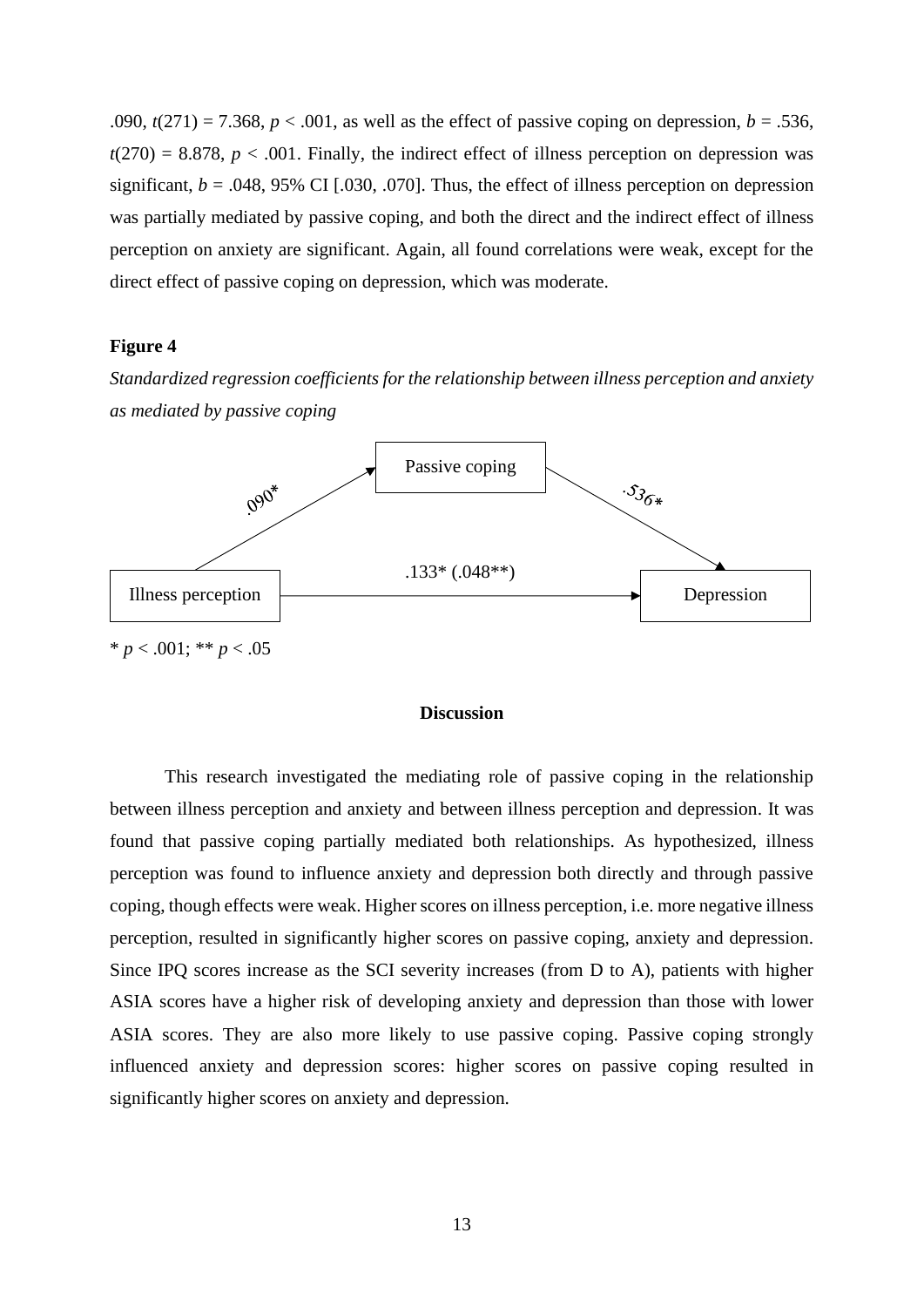# **Limitations and future research**

In literature, most studies investigate the effect of illness perception on coping. However, coping was found to share a genetic basis (Kato & Pedersen, 2005) and to be strongly correlated with personality (Fickova, 2001; McWilliams, Cox & Enns, 2003). Since personality is stable over time and situations, coping might also be to some extent. It could therefore be hypothesized that coping style might influence how an illness is perceived. Since the opposite was investigated here, additional research could examine the effect in this other direction.

All used data was obtained within the first two weeks after intake. Patients differ vastly in time between onset of the SCI and intake, from 2 up to 300 days. This might influence the data in multiple ways. When there is little time between onset and intake, patients may not have had enough time to process or understand their situation. This can influence how they perceive their illness and prognosis (i.e. illness perceptions), and psychological problems might not have manifested yet. When there is a lot of time between onset and intake, patients may have already received some kind of therapy influencing both coping style and psychological problems. For example, in a study by Craig et al. (2015) with three assessments (initial, discharge and 6 months post discharge) HADS anxiety scores vary greatly over time. Thus, it would have been preferable to determine the ideal moment of data collection and collect data at roughly the same relative moment.

A factor that was not included in this research but seems of importance in the development of anxiety and depression is social support. Studies have found social support to act as a buffer, meaning that social support may have a protective effect in experiencing anxiety and depression. Depending on the stressor, social support was found to mediate or moderate the relationship with anxiety and depression (Paukert et al., 2010; Pisanti et al., 2014; Waqas et al., 2015; Zhou, Zhu, Zhang & Cai, 2013). More research is needed to determine the role of social support in SCI patients. When an effect is found, intervention or treatment can be aimed to increase the amount of social support, thereby reducing psychological problems.

On the IPQ, patients scored lowest on the treatment control item, which indicates that on average patients believe that treatment can help their illness. While this results in more positive illness perception scores, studies show that the effect of rehabilitation on physical improvement is small, especially for patients with complete lesions (ASIA scores A and B; Harkema et al., 2012; Lim & Tow, 2007; Schönherr et al., 1999). Though these high expectations might be unrealistic, they have been linked to better treatment outcomes in both physical and psychiatric disorders (Bialosky, Bishop & Cleland, 2010; Choi, Fiszdon &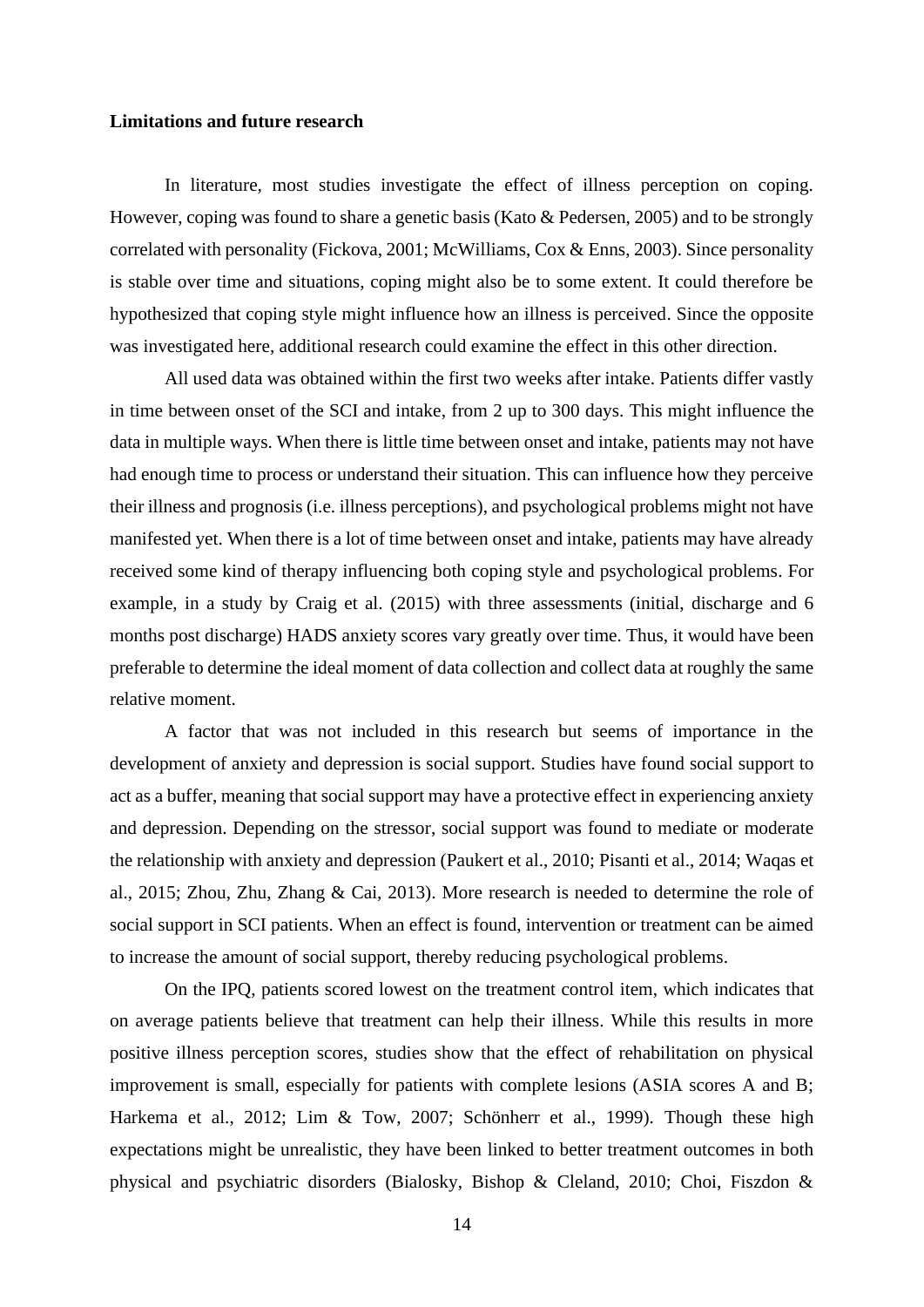Medalia, 2010; Hall et al., 2010; Vos-Vromans et al., 2016). Vos-Vromans et al. (2016) hypothesize that higher expectations and higher agreement to the content of treatment might result in larger treatment engagement and compliance. According to the expectancy-value model of achievement performance and choice by Eccles et al. (1983), reassessment of previously held expectations can either drive the individual toward continued engagement in rehabilitation, when it is viewed as worthwhile, or to disengagement, when it is judged as pointless. Summarizing, it seems important to monitor patients' treatment expectations, since high expectations contribute in treatment engagement, but can result in treatment drop-out when they are not met. Additional research is needed to examine how and when these expectations need adjusting.

#### **Conclusion and implications**

Despite these limitations, this study makes a significant contribution to the knowledge base about the relationship between illness perception, passive coping, and anxiety and depression. Both illness perception and coping were found to influence anxiety and depression. However, the effect of passive coping was found to be much stronger than that of illness perception. As mentioned before, psychological problems might limit recovery. It was hypothesized that illness perception influenced these problems both directly and via passive coping. It appears, however, that passive coping is a much more important factor in the development of psychological problems than illness perception. A short psychological screening at intake might help determine those with higher scores on both and therefore more at risk of developing these problems. To optimize recovery and the psychological health of patients, treatment should then be aimed to correct illness perceptions and improve coping for those at risk, though interventions aimed at the latter will presumably be most successful.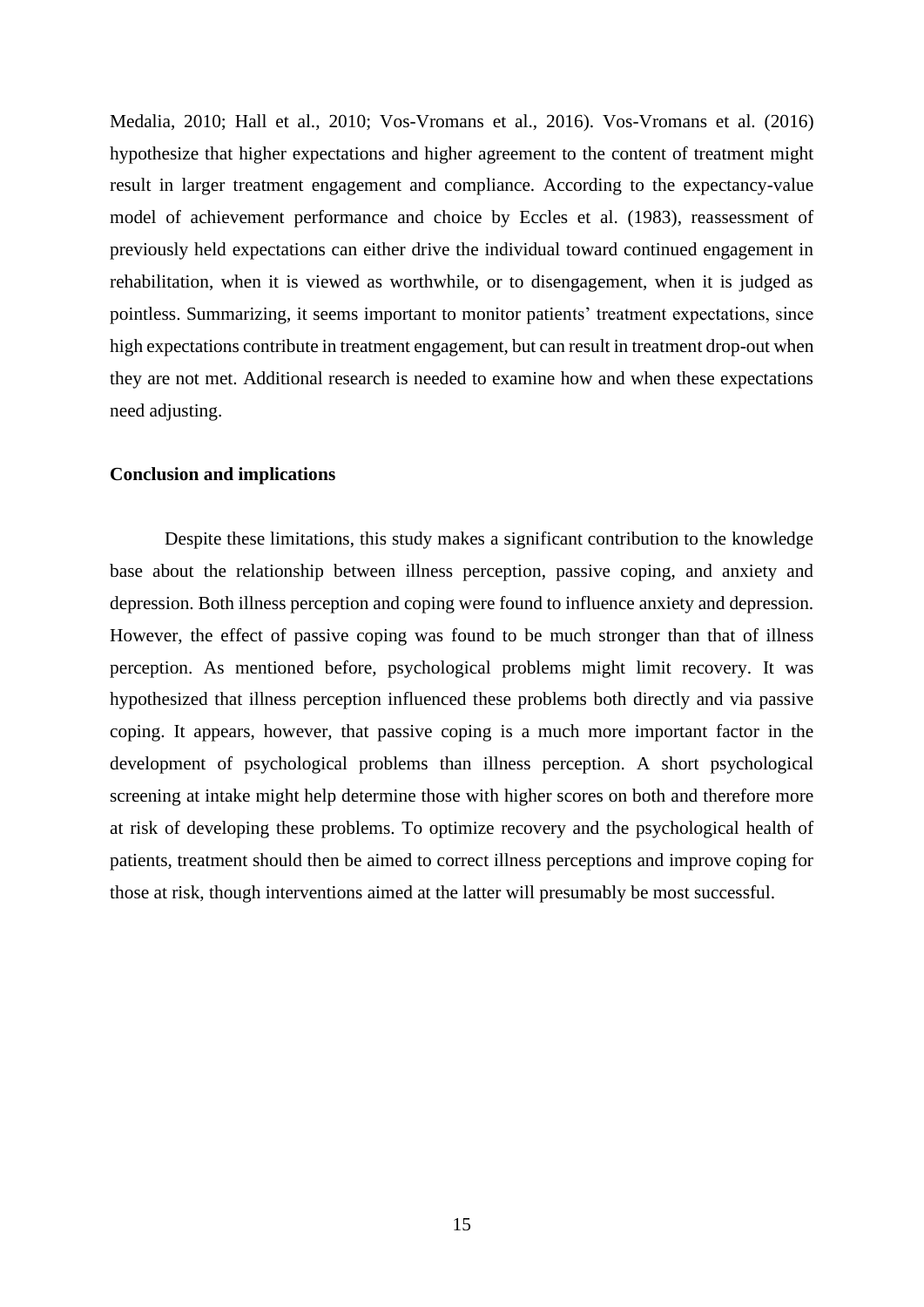#### **References**

- Blalock, J. A., & Joiner, T. E. (2000). Interaction of cognitive avoidance coping and stress in predicting depression/anxiety. *Cognitive therapy and research*, *24*(1), 47-65. <https://doi.org/10.1023/a:1005450908245>
- Bonanno, G. A., Kennedy, P., Galatzer-Levy, I. R., Lude, P., & Elfström, M. L. (2012). Trajectories of resilience, depression, and anxiety following spinal cord injury. *Rehabilitation Psychology*, *57*(3), 236-247. <https://doi.org/10.1037/a0029256>
- Bialosky, J. E., Bishop, M. D., & Cleland, J. A. (2010). Individual expectation: an overlooked, but pertinent, factor in the treatment of individuals experiencing musculoskeletal pain. *Physical Therapy*, *90*(9), 1345-1355. [https://doi](https://doi-org.proxy.library.uu.nl/10.2522/ptj.20090306)[org.proxy.library.uu.nl/10.2522/ptj.20090306](https://doi-org.proxy.library.uu.nl/10.2522/ptj.20090306)
- Cassidy, J. D., Cancelliere, C., Carroll, L. J., Côté, P., Hincapié, C. A., Holm, L. W., Hartvigsen, J., Donovan, J., Nygren-de Boussard, C., Kristman, V.L., & Borg, J. (2014). Systematic review of self-reported prognosis in adults after mild traumatic brain injury: results of the International Collaboration on Mild Traumatic Brain Injury Prognosis. *Archives of Physical Medicine and Rehabilitation*, *95*(3), S132-S151. <https://doi.org/10.1016/j.apmr.2013.08.299>
- Chen, Y., Tang, Y., Vogel, L., & DeVivo, M. (2013). Causes of spinal cord injury. *Topics in spinal cord injury rehabilitation*, *19*(1), 1-8. <https://doi.org/10.1310/sci1901-1>
- Choi, J., Fiszdon, J. M., & Medalia, A. (2010). Expectancy-value theory in persistence of learning effects in schizophrenia: role of task value and perceived competency. *Schizophrenia Bulletin, 36*, 957–965. [https://doi](https://doi-org.proxy.library.uu.nl/10.1093/schbul/sbq078)[org.proxy.library.uu.nl/10.1093/schbul/sbq078](https://doi-org.proxy.library.uu.nl/10.1093/schbul/sbq078)
- Compas, B. E., Desjardins, L., Vannatta, K., Young-Saleme, T., Rodriguez, E. M., Dunn, M., Bemis, H., Snyder, S., & Gerhardt, C. A. (2014). Children and adolescents coping with cancer: Self-and parent reports of coping and anxiety/depression. *Health Psychology*, *33*(8), 853-861. <https://doi.org/10.1037/hea0000083>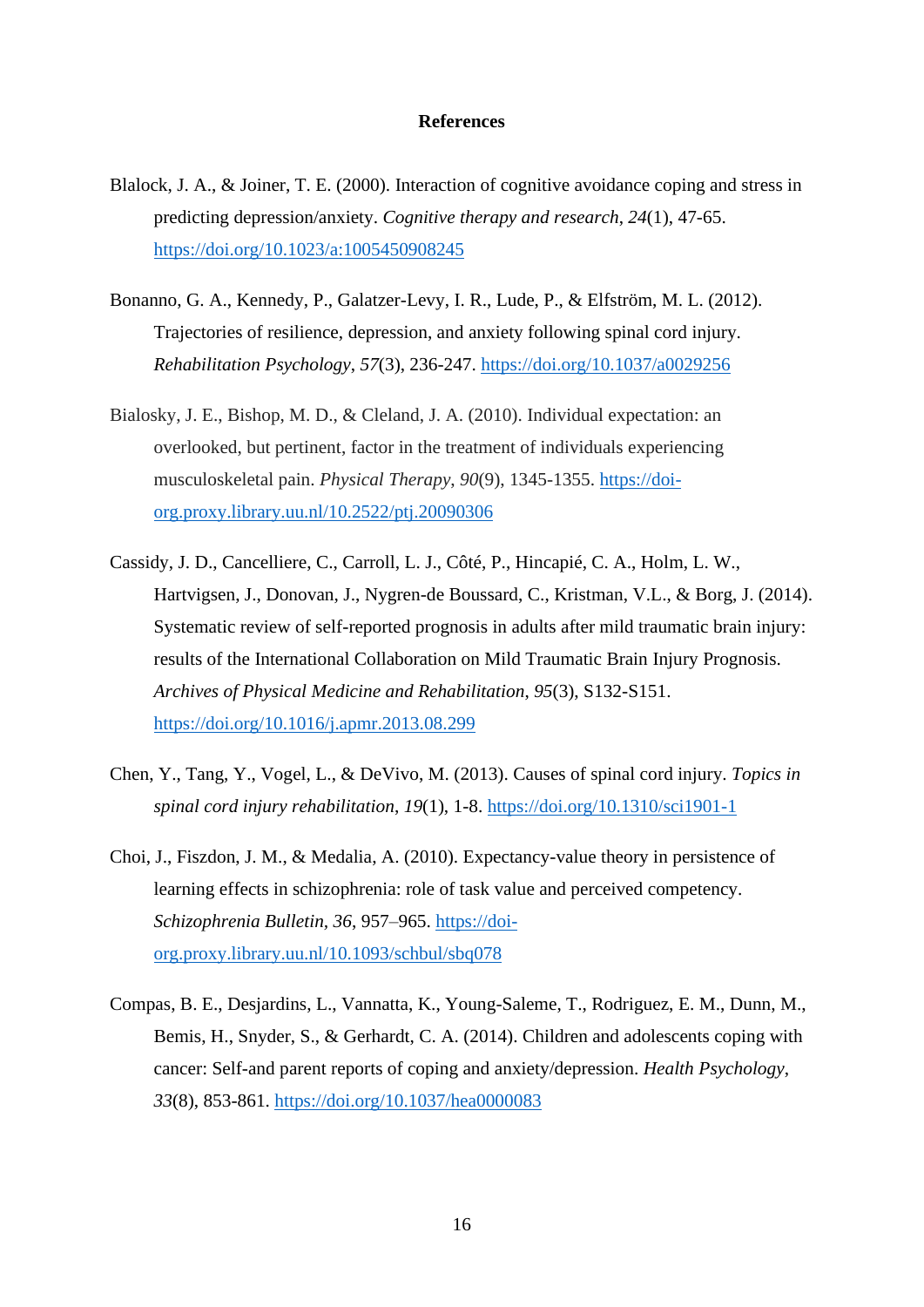- Cooper, C., Katona, C., Orrell, M., & Livingston, G. (2008). Coping strategies, anxiety and depression in caregivers of people with Alzheimer's disease. *International Journal of Geriatric Psychiatry*, *23*(9), 929-936. <https://doi.org/10.1002/gps.2007>
- Craig, A., Tran, Y., & Middleton, J. (2009). Psychological morbidity and spinal cord injury: a systematic review. *Spinal Cord, 47*(2), 108-114. <https://doi.org/10.1038/sc.2008.115>
- Craig, A., Perry, K. N., Guest, R., Tran, Y., Dezarnaulds, A., Hales, A., Ephraums, C., & Middleton, J. (2015). Prospective study of the occurrence of psychological disorders and comorbidities after spinal cord injury. *Archives of Physical Medicine and Rehabilitation, 96*(8), 1426-1434. <https://doi.org/10.1016/j.apmr.2015.02.027>
- De Raaij, E. J., Schröder, C., Maissan, F. J., Pool, J. J., & Wittink, H. (2012). Cross-cultural adaptation and measurement properties of the Brief Illness Perception Questionnaire-Dutch Language Version. *Manual Therapy, 17*(4), 330-335. <https://doi.org/10.1016/j.math.2012.03.001>
- Duchnick, J. J., Letsch, E. A., & Curtiss, G. (2009). Coping effectiveness training during acute rehabilitation of spinal cord injury/dysfunction: A randomized clinical trial. *Rehabilitation Psychology*, *54*(2), 123-132. <https://doi.org/10.1037/a0015571>
- Eccles, J. S., Adler, T. F., Futterman, R., Goff, S. B., & Kaczala, C. (1983). Expectancies, values, and academic behaviors. *In J. T. Spence (Ed.), Achievement and Achievement Motivation (pp. 75–146)*. Freeman.
- Ficková, E. (2001). Personality regulators of coping behavior in adolescents. *Studia Psychologica, 43*(4), 321-329.
- Hall, A. M., Ferreira, P. H., Maher, C. G., Latimer, J., & Ferreira, M. L. (2010). The influence of the therapist-patient relationship on treatment outcome in physical rehabilitation: a systematic review. *Physical Therapy*, *90*(8), 1099-1110. <https://doi.org/10.2522/ptj.20090245>
- Harkema, S. J., Schmidt-Read, M., Lorenz, D. J., Edgerton, V. R., & Behrman, A. L. (2012). Balance and ambulation improvements in individuals with chronic incomplete spinal cord injury using locomotor training–based rehabilitation. *Archives of Physical*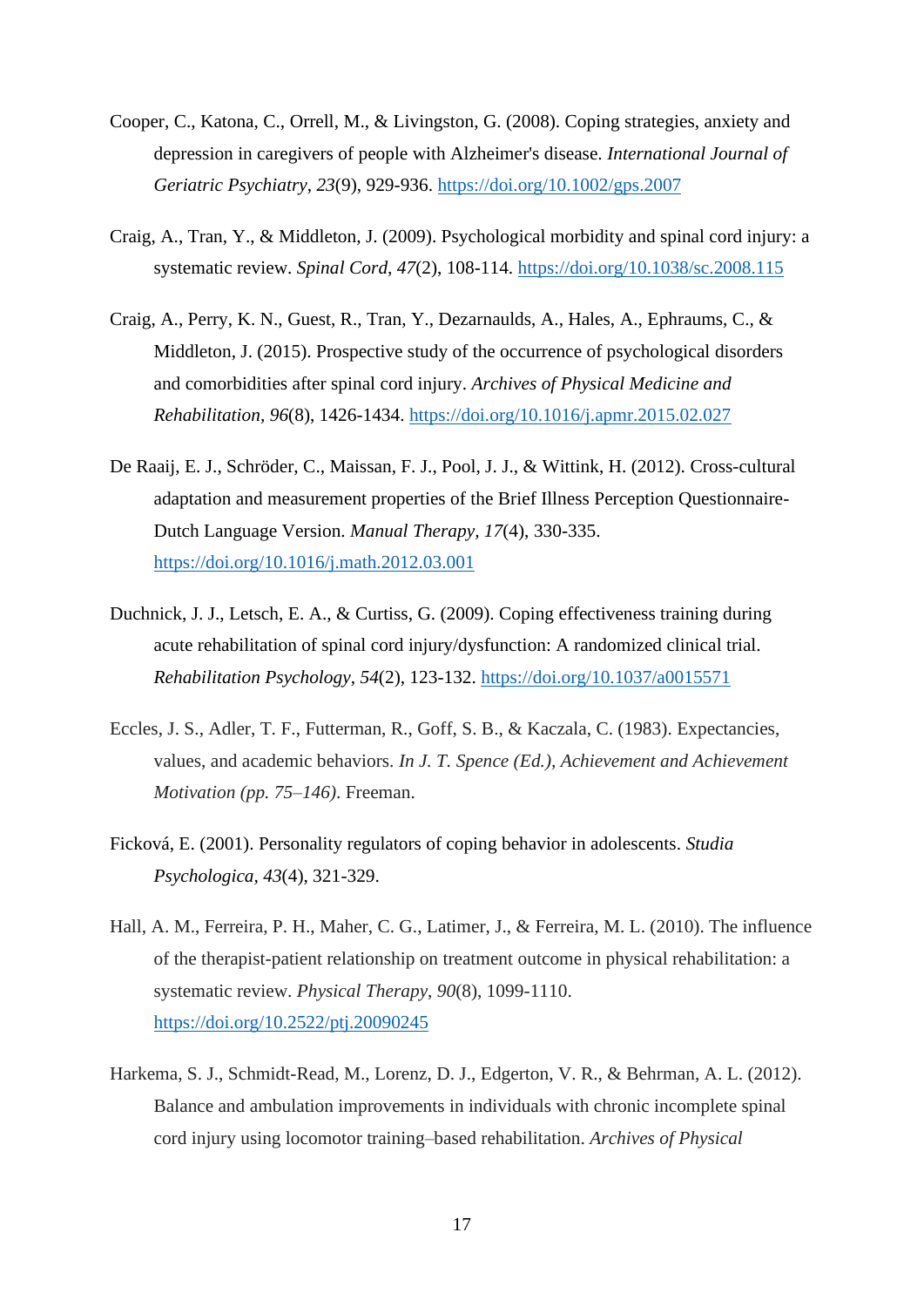*Medicine and Rehabilitation*, *93*(9), 1508-1517. <https://doi.org/10.1016/j.apmr.2011.01.024>

- Hayes, A. F. (2017). Introduction to mediation, moderation, and conditional process analysis: A regression-based approach. The Guildford Press.
- Hopman, P., & Rijken, M. (2015). Illness perceptions of cancer patients: relationships with illness characteristics and coping. *Psycho*‐*Oncology*, *24*(1), 11-18. <https://doi.org/10.1002/pon.3591>
- Kato, K., & Pedersen, N. L. (2005). Personality and coping: A study of twins reared apart and twins reared together. *Behavior Genetics, 35*, 147-158. [https://doi.org/10.1007/s10519-](https://doi.org/10.1007/s10519-004-1015-8) [004-1015-8](https://doi.org/10.1007/s10519-004-1015-8)
- Keeling, M., Bambrough, J., & Simpson, J. (2013). Depression, anxiety and positive affect in people diagnosed with low‐grade tumours: the role of illness perceptions. *Psycho*‐ *Oncology*, *22*(6), 1421-1427. <https://doi.org/10.1002/pon.3158>
- Kennedy, P. (2007). Psychological Management of Physical Disabilities: A Practitioner's Guide. Routledge. <https://doi.org/10.4324/9780203698655>
- Kennedy, P., Duff, J., Evans, M., & Beedie, A. (2003). Coping effectiveness training reduces depression and anxiety following traumatic spinal cord injuries. *British Journal of Clinical Psychology*, *42*(1), 41-52. [https://doi](https://doi-org.proxy.library.uu.nl/10.1348/014466503762842002)[org.proxy.library.uu.nl/10.1348/014466503762842002](https://doi-org.proxy.library.uu.nl/10.1348/014466503762842002)
- Kennedy, P., Marsh, N., Lowe, R., Grey, N., Short, E., & Rogers, B. (2000). A longitudinal analysis of psychological impact and coping strategies following spinal cord injury. *British Journal of Health Psychology*, *5*(2), 157-172. <https://doi.org/10.1348/135910700168838>
- Kilic, S. A., Dorstyn, D. S., & Guiver, N. G. (2013). Examining factors that contribute to the process of resilience following spinal cord injury. *Spinal Cord, 51*(7), 553-557. <https://doi.org/10.1038/sc.2013.25>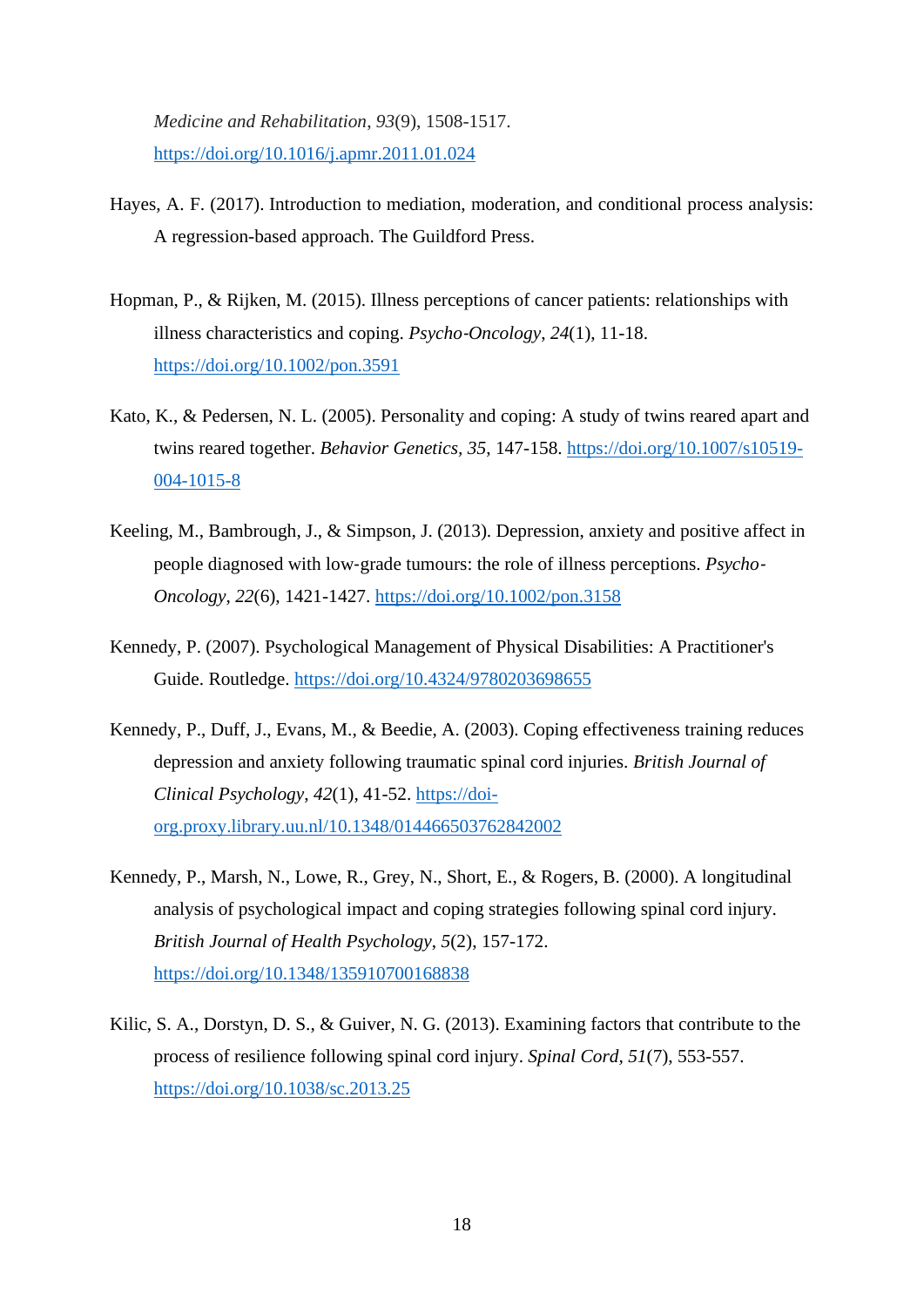- Leventhal H, Nerenz D, Steele DJ. (1984). Illness representations and coping with health threats. *In A Baum, SE Taylor, JE Singer eds. Handbook of Psychology and Health 4.*  Erlbaum.
- Lim, P. A., & Tow, A. M. (2007). Recovery and regeneration after spinal cord injury: a review and summary of recent literature. *Annals-Academy of Medicine Singapore*, *36*(1), 49.
- Maynard, F. M., Bracken, M. B., Creasey, G., Ditunno Jr, J. F., Donovan, W. H., Ducker, T. B., Garber, S.L., Marino, R.J., Stover, S.L., Tator, C.H., Waters, R.L., Wilberger, J.E., & Young, W. (1997). International standards for neurological and functional classification of spinal cord injury. *Spinal Cord, 35*(5), 266-274.
- McWilliams, L. A., Cox, B. J., & Enns, M. W. (2003). Use of the Coping Inventory for Stressful Situations in a clinically depressed sample: Factor structure, personality correlates, and prediction of distress. *Journal of Clinical Psychology, 59*(4), 423-437. <https://doi.org/10.1002/jclp.10080>
- Morgan, K., Villiers-Tuthill, A., Barker, M., & McGee, H. (2014). The contribution of illness perception to psychological distress in heart failure patients. *BMC Psychology*, *2*(1), 50. <https://doi.org/10.1186/s40359-014-0050-3>
- Nahlén Bose, C., Elfström, M. L., Björling, G., Persson, H., & Saboonchi, F. (2016). Patterns and the mediating role of avoidant coping style and illness perception on anxiety and depression in patients with chronic heart failure. *Scandinavian Journal of Caring Sciences*, *30*(4), 704-713. <https://doi.org/10.1111/scs.12297>
- Paukert, A. L., Pettit, J. W., Kunik, M. E., Wilson, N., Novy, D. M., Rhoades, H. M., Greisinger, A.J., Wehmanen, O.A., & Stanley, M. A. (2010). The roles of social support and self-efficacy in physical health's impact on depressive and anxiety symptoms in older adults. *Journal of Clinical Psychology in Medical Settings, 17*(4), 387-400. <https://doi.org/10.1007/s10880-010-9211-6>
- Petrie, K. J., Cameron, L. D., Ellis, C. J., Buick, D., & Weinman, J. (2002). Changing illness perceptions after myocardial infarction: an early intervention randomized controlled trial. *Psychosomatic Medicine*, *64*(4), 580-586. [https://doi.org/10.1097/00006842-](https://doi.org/10.1097/00006842-200207000-00007) [200207000-00007](https://doi.org/10.1097/00006842-200207000-00007)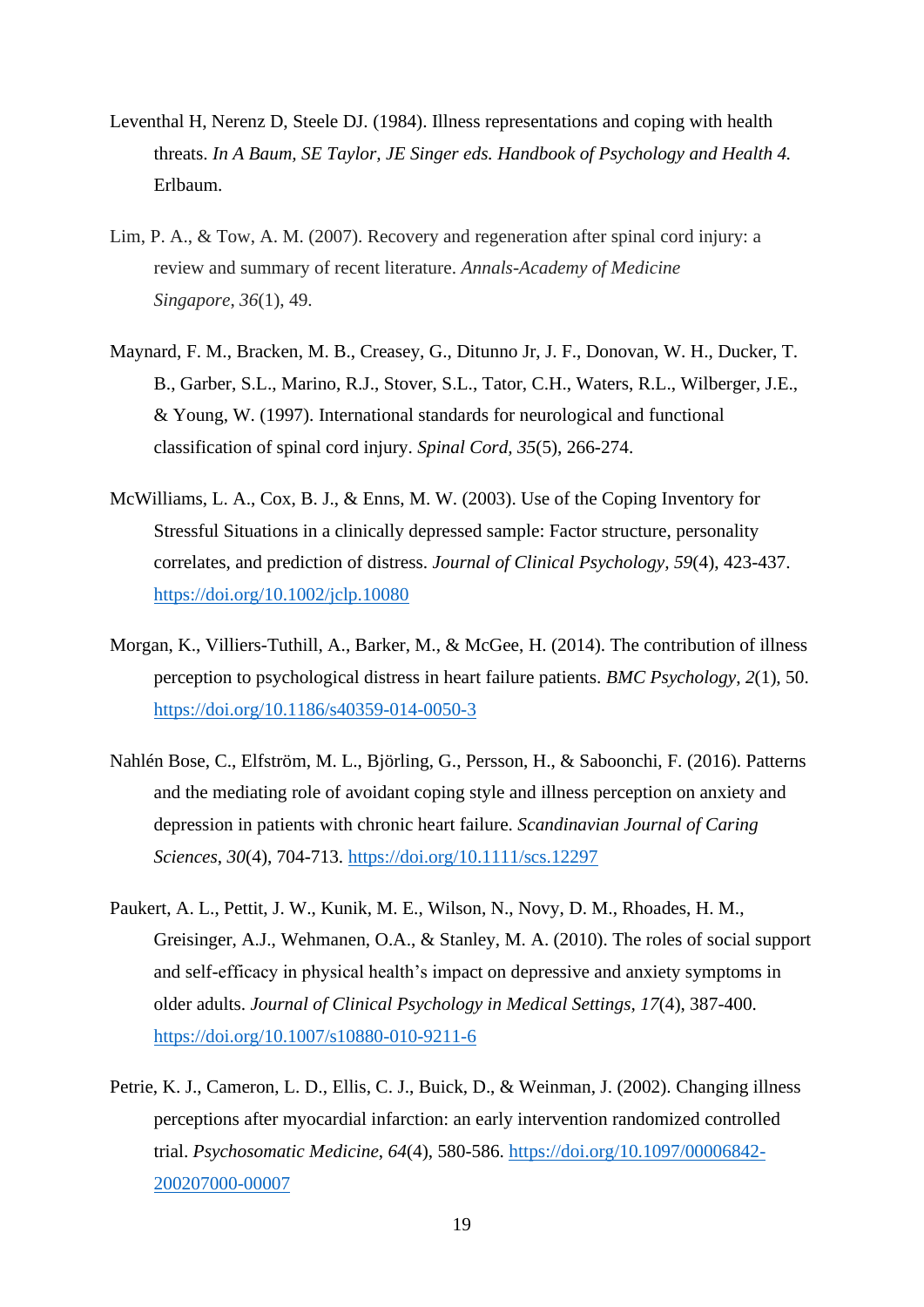- Pisanti, R., Poli, L., Lombardo, C., Bennardi, L., Giordanengo, L., Berloco, P. B., & Violani, C. (2014). The role of transplant-related stressors and social support in the development of anxiety among renal transplant recipients: The direct and buffering effects. *Psychology, Health & Medicine, 19*(6), 650-655. <https://doi.org/10.1080/13548506.2014.882514>
- Pollard, C., & Kennedy, P. (2007). A longitudinal analysis of emotional impact, coping strategies and post-traumatic psychological growth following spinal cord injury: A 10– year review. *British Journal of Health Psychology*, *12*(3), 347-362. <https://doi.org/10.1348/135910707x197046>
- Post, M. W. M., & Van Leeuwen, C. M. C. (2012). Psychosocial issues in spinal cord injury: a review. *Spinal Cord*, *50*(5), 382-389. <https://doi.org/10.1038/sc.2011.182>
- Rogan, C., Fortune, D. G., & Prentice, G. (2013). Post-traumatic growth, illness perceptions and coping in people with acquired brain injury. *Neuropsychological Rehabilitation*, *23*(5), 639-657. <https://doi.org/10.1080/09602011.2013.799076>
- Preacher, K. J., & Hayes, A. F. (2004). SPSS and SAS procedures for estimating indirect effects in simple mediation models. *Behavior research methods, instruments, & computers*, *36*(4), 717-731. <https://doi.org/10.3758/bf03206553>
- Sakakibara, B. M., Miller, W. C., Orenczuk, S. G., & Wolfe, D. L. (2009). A systematic review of depression and anxiety measures used with individuals with spinal cord injury. *Spinal Cord, 47*(12), 841-851.<https://doi.org/10.1038/sc.2009.93>
- Schönherr, M. C., Groothoff, J. W., Mulder, G. A., & Eisma, W. H. (1999). Functional outcome of patients with spinal cord injury: rehabilitation outcome study. *Clinical Rehabilitation*, *13*(6), 457-463. <https://doi.org/10.1191/026921599666105472>
- Schreurs, P., van de Willige, G., Brosschot, J., Tellegen, B., & Graus, G. (1993). De Utrechtse Coping Lijst: UCL. Pearson.
- Snaith, R. P. (2003). The Hospital Depression and Anxiety Scale. *Health and Quality of Life Outcomes, 1*(1), 29.<https://doi.org/10.1186/1477-7525-1-29>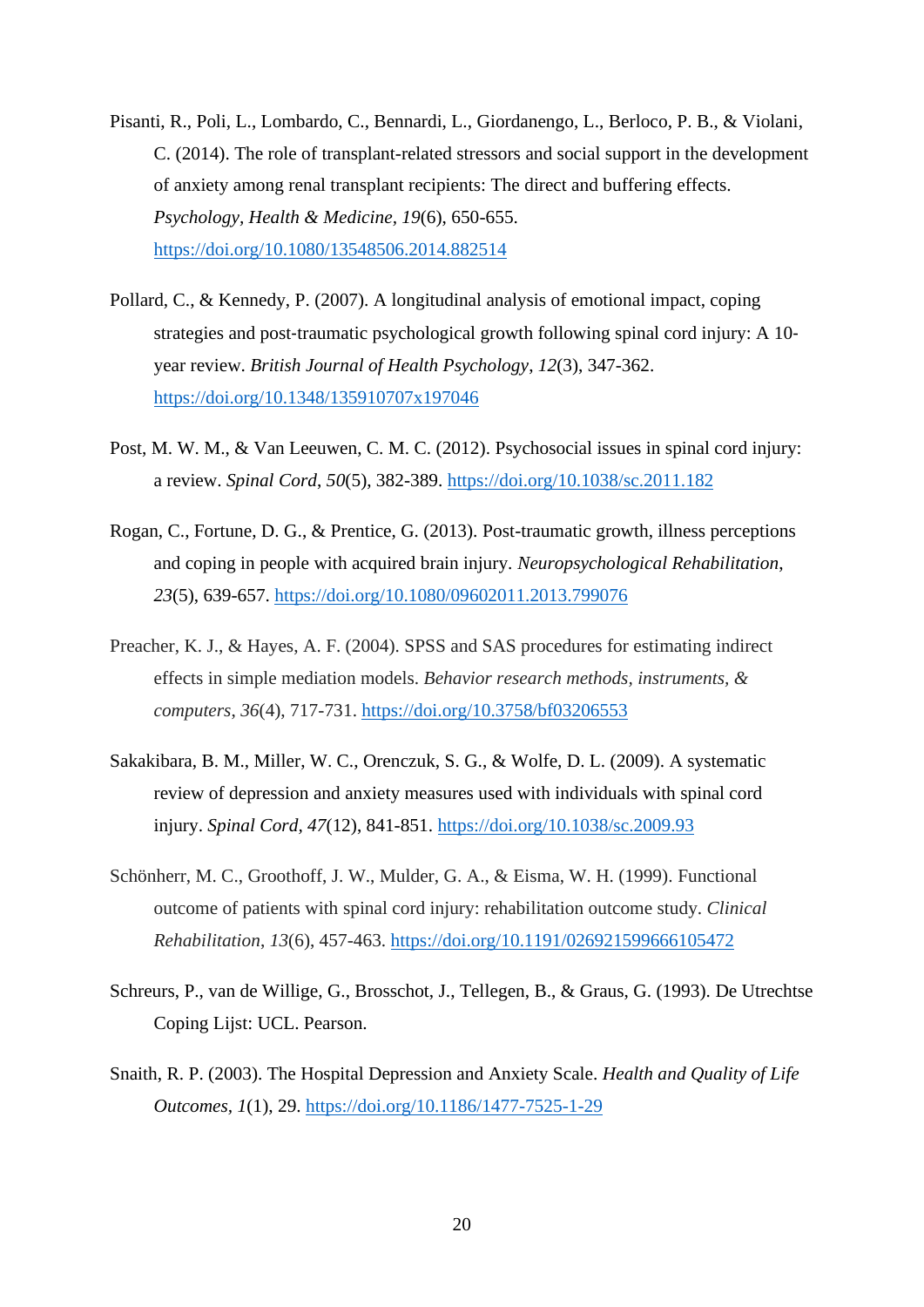- Steca, P., Greco, A., Monzani, D., Politi, A., Gestra, R., Ferrari, G., Malfatto, G., & Parati, G. (2013). How does illness severity influence depression, health satisfaction and life satisfaction in patients with cardiovascular disease? The mediating role of illness perception and self-efficacy beliefs. *Psychology & Health*, *28*(7), 765-783. <https://doi.org/10.1080/08870446.2012.759223>
- Timmermans, I., Versteeg, H., Meine, M., Pedersen, S.S., Denollet, J. (2017). Illness perceptions in patients with heart failure and an implantable cardioverter defibrillator. Dimensional structure, validity, and correlates of the brief illness perception questionnaire in Dutch, French and German patients. *Journal of Psychosomatic Research, 97*, 1-8.<https://doi.org/10.1016/j.jpsychores.2017.03.014>
- Van Diemen, T., Scholten, E., van Nes, I., Geertzen, J., & Post, M. (2018). Self-Management and Self-Efficacy in Patients With Acute Spinal Cord Injuries: Protocol for a Longitudinal Cohort Study. *JMIR Research Protocols, 7*(2), e68. <https://doi.org/10.2196/resprot.8054>
- Van Oort, L., Schröder, C., & French, D. P. (2011). What do people think about when they answer the Brief Illness Perception Questionnaire? A 'think‐aloud' study. *British Journal of Health Psychology, 16*(2), 231-245. <https://doi.org/10.1348/135910710x500819>
- Vos-Vromans, D. C. W. M., Huijnen, I. P. J., Rijnders, L. J. M., Winkens, B., Knottnerus, J. A., & Smeets, R. J. E. M. (2016). Treatment expectations influence the outcome of multidisciplinary rehabilitation treatment in patients with CFS. *Journal of Psychosomatic Research*, *83*, 40-45. <https://doi.org/10.1016/j.jpsychores.2016.02.004>
- Waqas, A., Raza, N., Lodhi, H. W., Muhammad, Z., Jamal, M., & Rehman, A. (2015). Psychosocial factors of antenatal anxiety and depression in Pakistan: is social support a mediator? *PLOS ONE, 10*(1), e0116510. <https://doi.org/10.1371/journal.pone.0116510>
- Weinman, J., Petrie, K. J., Moss-Morris, R., & Horne, R. (1996). The illness perception questionnaire: A new method for assessing the cognitive representation of illness. *Psychology & Health, 11*(3), 431-445.<https://doi.org/10.1080/08870449608400270>
- Woolrich, R. A., Kennedy, P., & Tasiemski, T. (2006). A preliminary psychometric evaluation of the Hospital Anxiety and Depression Scale (HADS) in 963 people living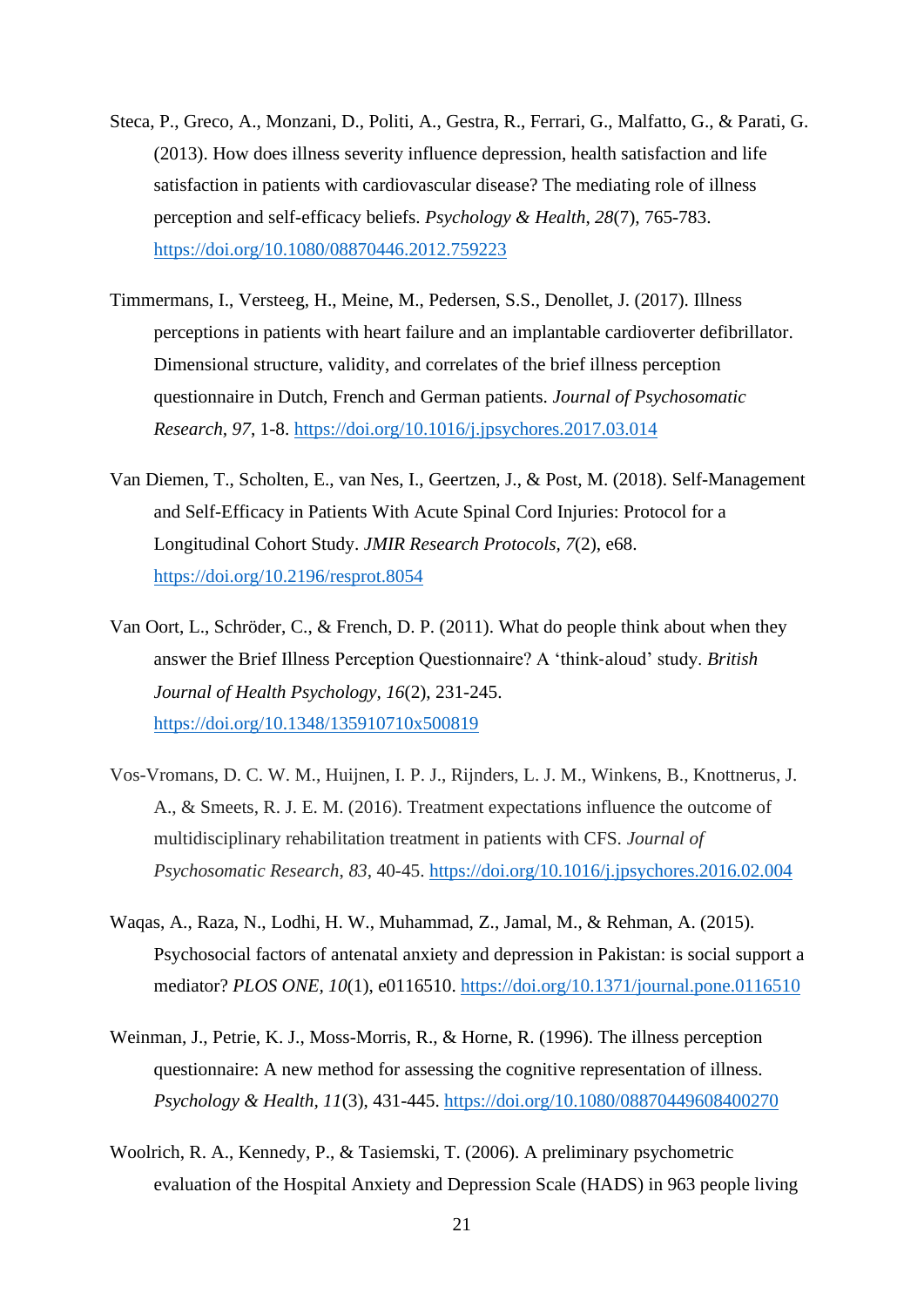with a spinal cord injury. *Psychology, Health & Medicine, 11*(1), 80-90. <https://doi.org/10.1080/13548500500294211>

- Zhou, X., Zhu, H., Zhang, B., & Cai, T. (2013). Perceived social support as moderator of perfectionism, depression, and anxiety in college students. *Social Behavior and Personality: an international journal, 41*(7), 1141-1152. <https://doi.org/10.2224/sbp.2013.41.7.1141>
- Zigmond, A. S., & Snaith, R. P. (1983). The Hospital Anxiety and Depression Scale. *Acta Psychiatrica Scandinavica, 67*(6), 361-370. [https://doi.org/10.1111/j.1600-](https://doi.org/10.1111/j.1600-0447.1983.tb09716.x) [0447.1983.tb09716.x](https://doi.org/10.1111/j.1600-0447.1983.tb09716.x)
- Zyrianova, Y., Kelly, B. D., Sheehan, J., McCarthy, C., & Dinan, T. G. (2011). The psychological impact of arthritis: the effects of illness perception and coping. *Irish journal of medical science*, *180*(1), 203-210. <https://doi.org/10.1007/s11845-010-0522-2>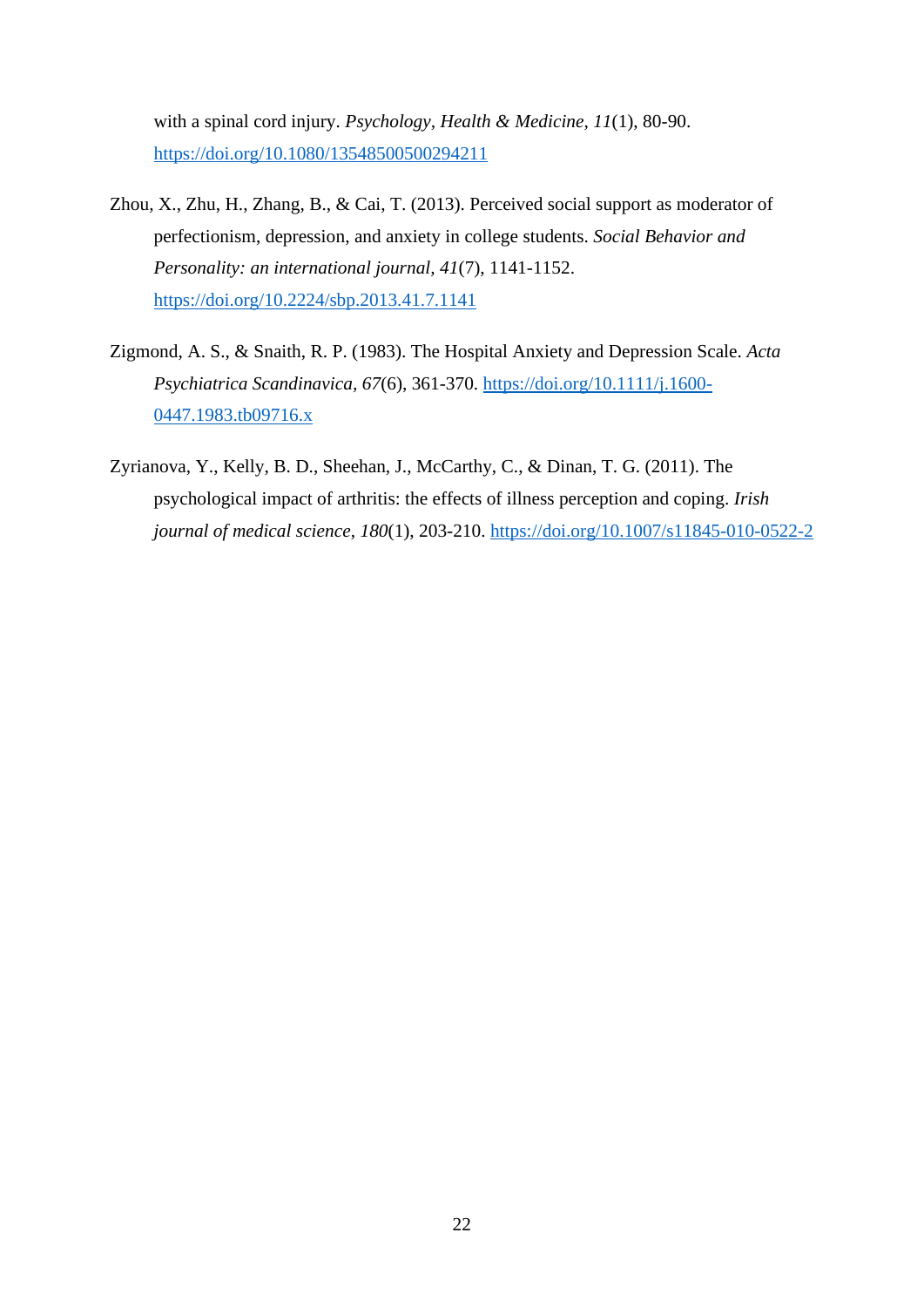**Appendices**

 **Appendix 1: Intake screening**

| Nummer      |  |
|-------------|--|
| revalidant: |  |

Datum afname:  $-$  /  $-$  /  $-$ 

# **Psychologische screening**

# **Opname**

**Naam revalidant**: ……………………………………………………………………………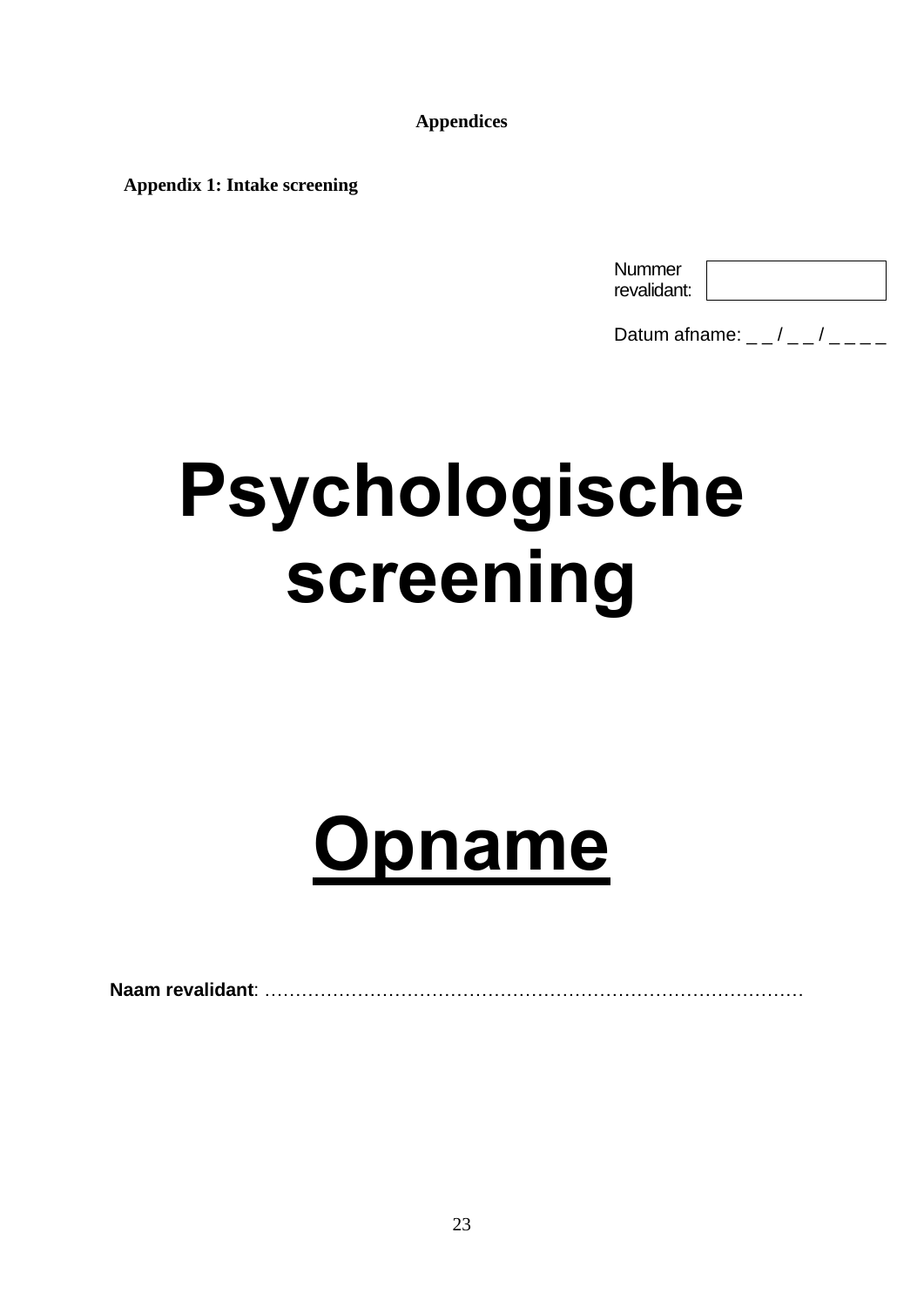# **Invulinstructie voor de revalidant**

Het invullen van deze lijst duurt ongeveer 15 tot 25 minuten. Het is de bedoeling dat u bij elke vraag het hokje aankruist, of het cijfer omcirkelt, bij het antwoord dat (het meest) op u van toepassing is. Indien u opmerkingen heeft over een bepaalde vraag of uw antwoord wilt toelichten, kunt u deze aan het einde van de vragenlijst met vermelding van bladzijde en vraagnummer, aangeven.

**Er zijn geen goede of verkeerde antwoorden: vul deze vragenlijst zo veel mogelijk in naar uw huidige situatie tenzij anders vermeld. Denk niet te lang na over uw antwoord: uw eerste ingeving is vaak de beste**.

Geef bij elke vraag één antwoord, tenzij aangegeven is dat meerdere antwoorden mogelijk zijn.

# **Personalia**

**Naam:** …………………………………………………………………………………………

**Geboortedatum**: \_\_/ \_\_/ \_\_ \_ (dag / maand / jaar)

# **Geslacht**

- ☐ Man
- ☐ Vrouw

# **Wat is uw hoogste afgeronde opleiding?**

- $\Box$  Lager onderwijs (6 of 8 klassen lagere school)
- ☐ Lager beroepsonderwijs (o.a. LBO, LTS, ITO, LEAO, LHNO, Huishoudschool, Hogere Landbouw/Tuinbouw, VMBO praktijk)
- ☐ Middelbaar algemeen voortgezet onderwijs (MAVO, IVO (M)ULO, Middenschool, 3 jaar HBS/VWO, VHMO/Atheneum/Gymnasium, VMBO theoretische leerweg)
- ☐ Middelbaar Beroepsonderwijs (o.a. MBO, MTS, UTS, MEAO, Middelbare Landbouw/Tuinbouw/Detailhandelschool/MBA/SPD)
- ☐ Hoger algemeen en voorbereidend wetenschappelijk onderwijs (HAVO, VWO, MMS, HBS, Gymnasium, Lyceum, Atheneum)
- ☐ Hoger beroepsonderwijs en wetenschappelijk onderwijs (o.a. HBO, HTS, HEAO, NLO, MO-A, MO-B, KMA, universiteit)

# **Wat is uw burgerlijke staat?**

- ☐ Alleenstaand
- ☐ Partner, niet samenwonend
- ☐ Gehuwd/duurzaam samenwonend
- ☐ Gescheiden
- ☐ Weduwe/weduwnaar

# **Welke taal wordt er meestal bij u thuis gesproken?**

…………………………………………………………………………………………………….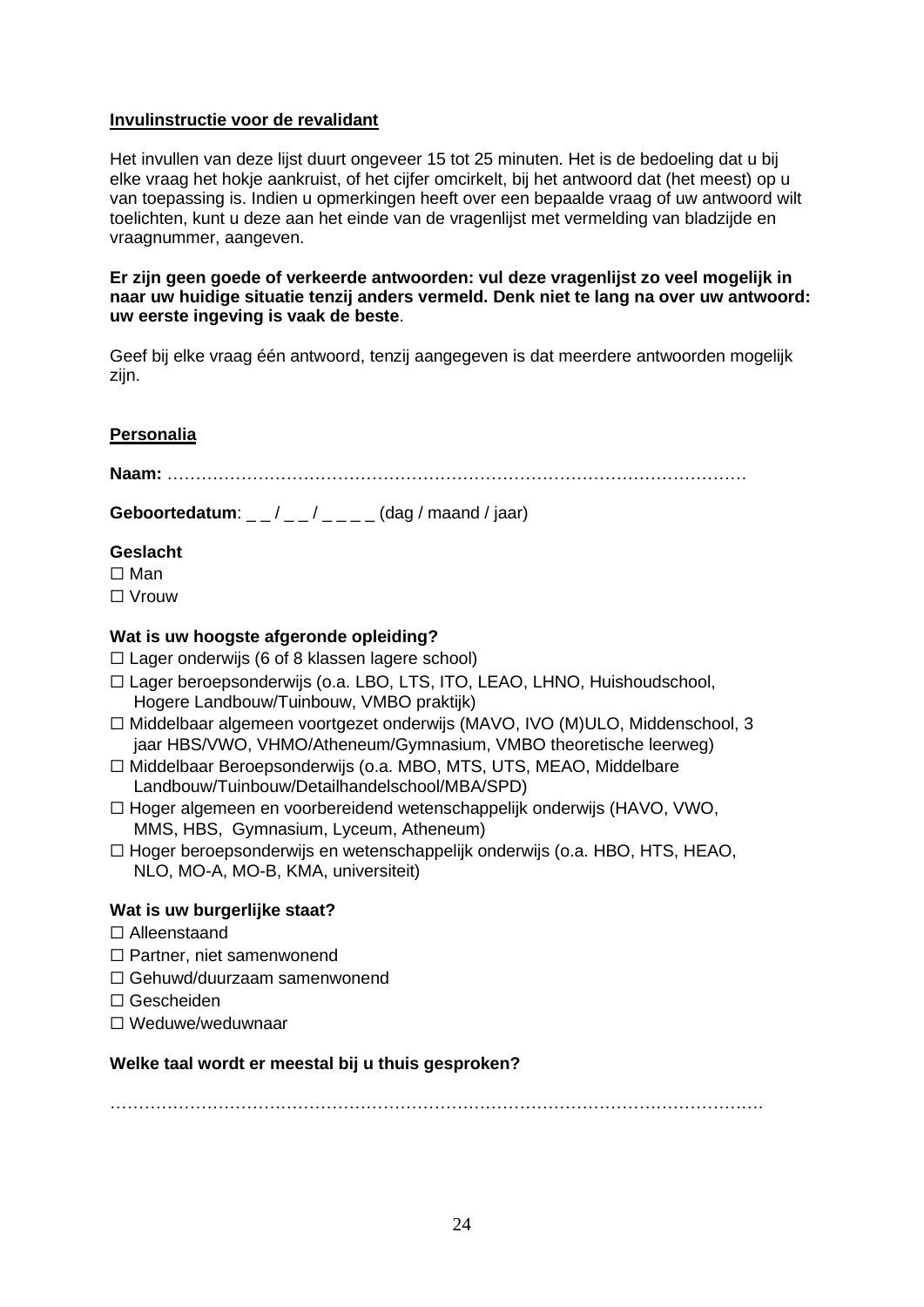# **Tevredenheid**

**De volgende vragen hebben betrekking op uw tevredenheid. U kunt dit op de onderstaande schaal aangeven door middel van een kruisje hoe tevreden u afgelopen week bent geweest.** 

Voorbeeld: Links staat 'Volledig ontevreden' en rechts staat 'volledig tevreden'. Als u in de afgelopen week ontevreden bent geweest, zet u het kruisje meer op het linker gedeelte bij een van de lagere cijfers dat het beste weergeeft hoe tevreden u was. Bent u daarentegen afgelopen wek tevreden geweest, dan zet u het kruisje meer naar rechts bij een van de hogere cijfers.

# **1. Denkend aan uw leven en uw persoonlijke omstandigheden, hoe tevreden bent u met uw leven als geheel de afgelopen week?**

|--|--|--|--|--|--|--|--|--|--|--|--|--|

# **2. Hoe tevreden bent u met uw lichamelijke gezondheid de afgelopen week?**

|                                                                                                                                                                                                                                                                                                                                                                                                                                                                                                                                                                                          |  |  |  |  |  | $0$   1   2   3   4   5   6   7   8   9   10   Volledig |
|------------------------------------------------------------------------------------------------------------------------------------------------------------------------------------------------------------------------------------------------------------------------------------------------------------------------------------------------------------------------------------------------------------------------------------------------------------------------------------------------------------------------------------------------------------------------------------------|--|--|--|--|--|---------------------------------------------------------|
| volledig ontevreden $\left  \begin{array}{c} \blacksquare \\ \square \end{array} \right  \left  \begin{array}{c} \blacksquare \\ \square \end{array} \right  \left  \begin{array}{c} \blacksquare \\ \square \end{array} \right  \left  \begin{array}{c} \blacksquare \\ \square \end{array} \right  \left  \begin{array}{c} \square \\ \square \end{array} \right  \left  \begin{array}{c} \square \\ \square \end{array} \right  \left  \begin{array}{c} \square \\ \square \end{array} \right  \left  \begin{array}{c} \square \\ \square \end{array} \right  \left  \begin{array}{c$ |  |  |  |  |  |                                                         |

**3. Hoe tevreden bent u met uw mentale gezondheid, emoties en stemming in de afgelopen week?**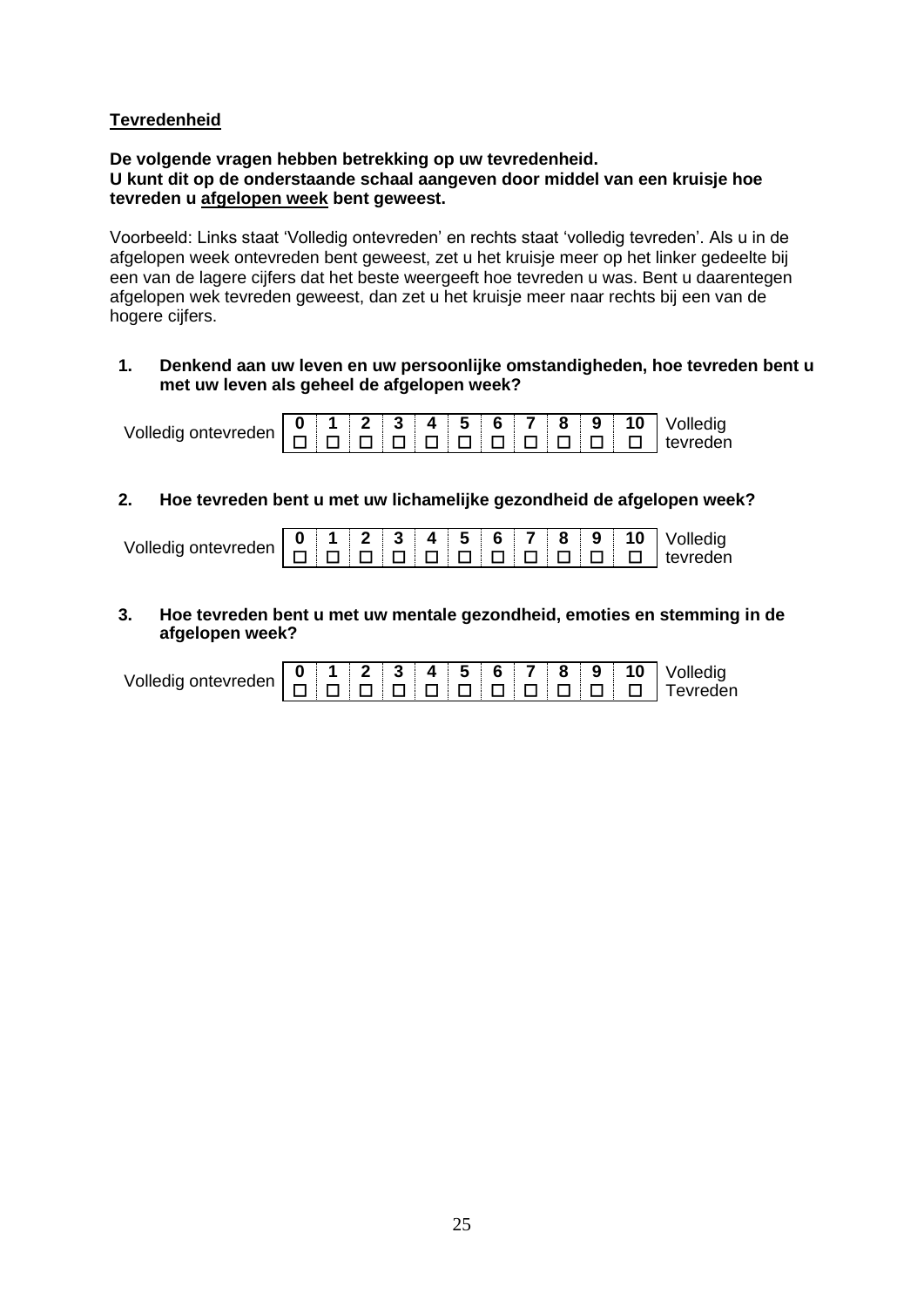# **Omgaan met de dwarslaesie**

**De wijze waarop mensen omgaan met hun dwarslaesie verschilt van persoon tot persoon. Wilt u bij de onderstaande uitspraken aangeven in hoeverre deze voor u nu in deze fase van uw leven gelden, door een van de hokjes achter iedere uitspraak aan te kruisen.**

| $dat \dots$    | Hoeveel vertrouwen heeft u erin                                                                                      | Helemaal<br>niet | Een<br>beetje | Nogal<br>wat | Veel | Helemaal |
|----------------|----------------------------------------------------------------------------------------------------------------------|------------------|---------------|--------------|------|----------|
| 1.             | u kunt doen wat u zou willen<br>doen, ondanks het lichamelijke<br>ongemak van uw dwarslaesie?                        | П                | п             | П            | П    | ΙI       |
| 2.             | u om kunt gaan met<br>onverwachte gebeurtenissen<br>ondanks uw dwarslaesie?                                          |                  | ΙI            | l I          |      | ΙI       |
| 3.             | u nu kunt voorkomen dat uw<br>dwarslaesie uw sociale leven<br>belemmert?                                             |                  | П             | l 1          |      | П        |
| $\mathbf{4}$ . | u nu kunt voorkomen dat uw<br>dwarslaesie uw gehele leven<br>beheerst?                                               |                  | П             |              |      |          |
| 5.             | u nu de frustratie,<br>ontmoediging of teleurstelling<br>te boven kunt komen, die uw<br>dwarslaesie kan veroorzaken? | П                | П             |              |      |          |
| 6.             | u nu effectieve oplossingen<br>kunt bedenken voor<br>problemen die met de<br>dwarslaesie samenhangen?                | П                | П             | П            |      |          |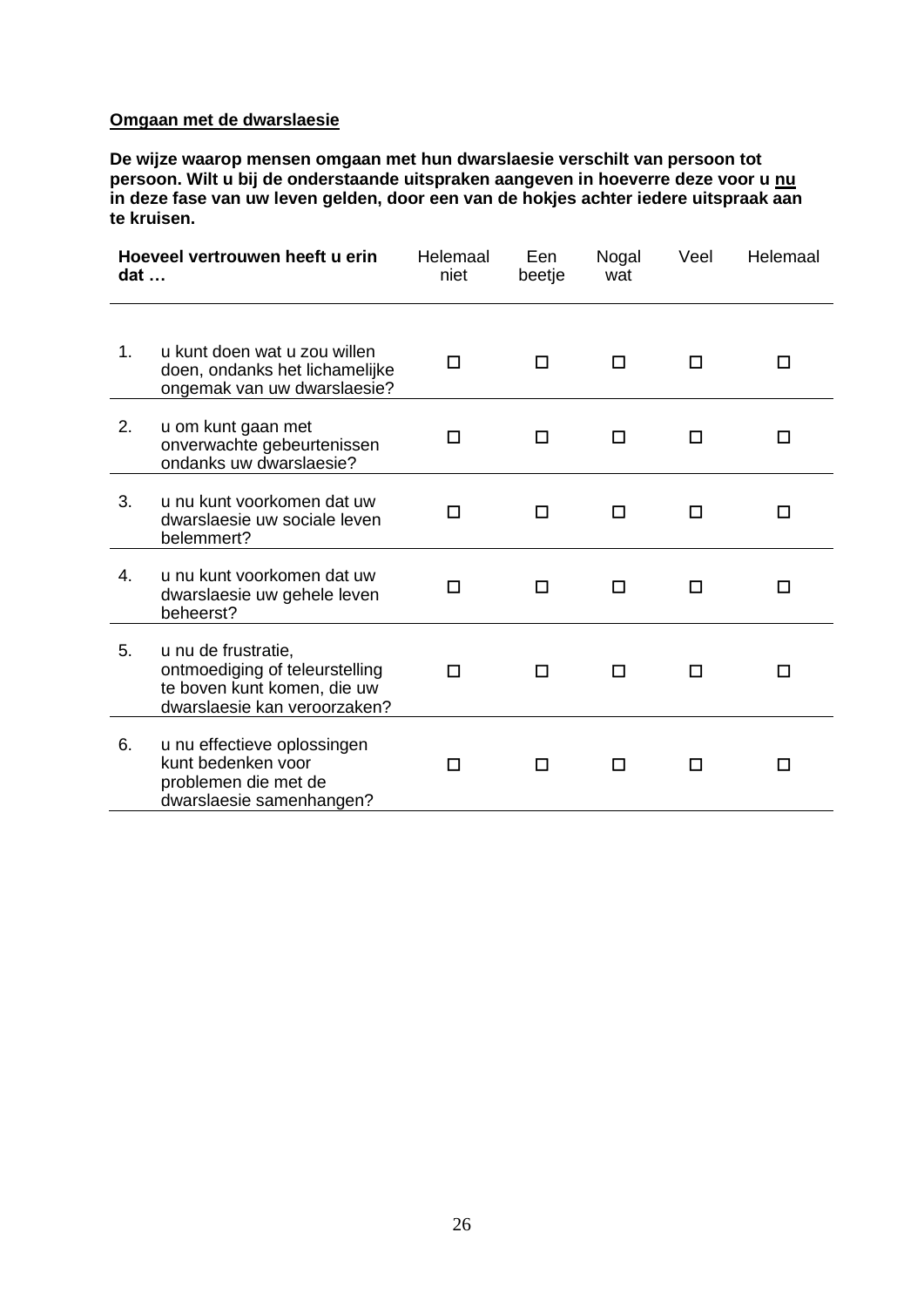# **Stemming**

**Het is bekend dat emoties bij de meeste ziektes en aandoeningen een belangrijke rol spelen. Deze vragenlijst dient als hulpmiddel om te weten te komen hoe u zich voelt. Lees iedere vraag goed door en geef uw antwoord aan met een kruisje in het hokje dat het beste weergeeft hoe u zich gedurende de afgelopen week gevoeld heeft. Denk niet te lang na over uw antwoord. Het gaat bij al deze uitspraken om uw eigen indruk. Er bestaan geen foute antwoorden, elk antwoord is goed, zolang het maar uw eigen indruk weergeeft.** 

# **1 Ik voel me gespannen:**

- ☐ Meestal
- ☐ Vaak
- ☐ Af en toe, soms
- ☐ Helemaal niet

# **2 Ik geniet nog steeds van de dingen waar ik vroeger van genoot:**

- ☐ Zeker zoveel
- ☐ Wel wat minder
- ☐ Duidelijk minder
- ☐ Eigenlijk nauwelijks nog

# **3 Ik heb een soort angstgevoel alsof er iets vreselijks zal gebeuren:**

- ☐ Jazeker, en vrij erg
- ☐ Ja, maar niet zo erg
- ☐ Een beetje, maar het hindert me niet
- ☐ Helemaal niet

# **4 Ik kan best lachen en de dingen van de vrolijke kant zien:**

- ☐ Net zoveel als vroeger
- ☐ Nu wel wat minder
- ☐ Duidelijk minder
- ☐ Helemaal niet

# **5 Ik maak me ongerust:**

- ☐ Heel erg vaak
- ☐ Vaak
- ☐ Af en toe, maar niet zo vaak
- $\Pi$  Heel soms

# **6 Ik voel me opgewekt:**

- ☐ Helemaal niet
- ☐ Heel af en toe
- ☐ Soms
- ☐ Meestal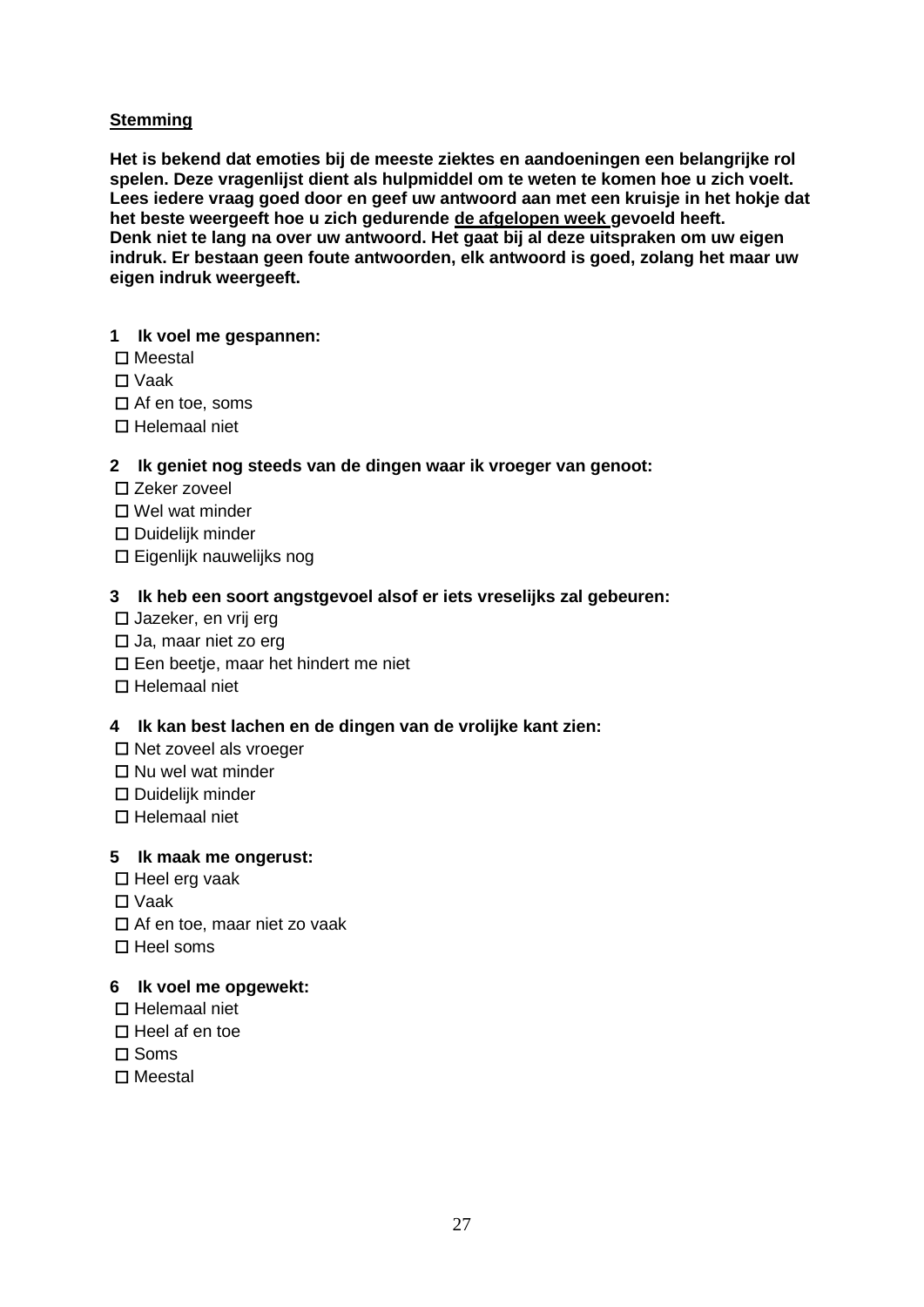# **7 Ik kan best rustig zitten en me ontspannen:**

- ☐ Jazeker
- ☐ Meestal
- ☐ Af en toe
- ☐ Helemaal niet

# **8 Ik heb het gevoel dat alles moeizamer gaat:**

- ☐ Bijna altijd
- ☐ Heel vaak
- ☐ Soms
- ☐ Helemaal niet

# **9 Ik heb een soort angstig, gespannen gevoel in mijn buik:**

- ☐ Helemaal niet
- ☐ Soms
- ☐ Vrij vaak
- ☐ Heel vaak

# **10 Het interesseert me niet meer hoe ik eruitzie:**

- ☐ Inderdaad, helemaal niet meer
- ☐ Niet meer zoveel als eigenlijk zou moeten
- ☐ Het interesseert me wel, maar minder dan vroeger
- ☐ Het interesseert me nog net zoveel als vroeger

# **11 Ik ben onrustig en voel dat ik iets te doen moet hebben:**

- ☐ Inderdaad, heel duidelijk
- ☐ Duidelijk
- ☐ Enigszins
- ☐ Helemaal niet

# **12 Ik verheug me van tevoren op dingen die komen gaan:**

- ☐ Net zoveel als vroeger
- ☐ Een beetje minder dan vroeger
- ☐ Veel minder dan vroeger
- ☐ Bijna nooit

# **13 Ik raak plotseling in paniek:**

- ☐ Inderdaad, zeer vaak
- ☐ Tamelijk vaak
- ☐ Soms
- ☐ Helemaal nooit

# **14 Ik kan van een goed boek genieten, of van een radio- of televisieprogramma:**

- ☐ Vaak
- ☐ Tamelijk vaak
- $\Pi$  Af en toe
- ☐ Heel zelden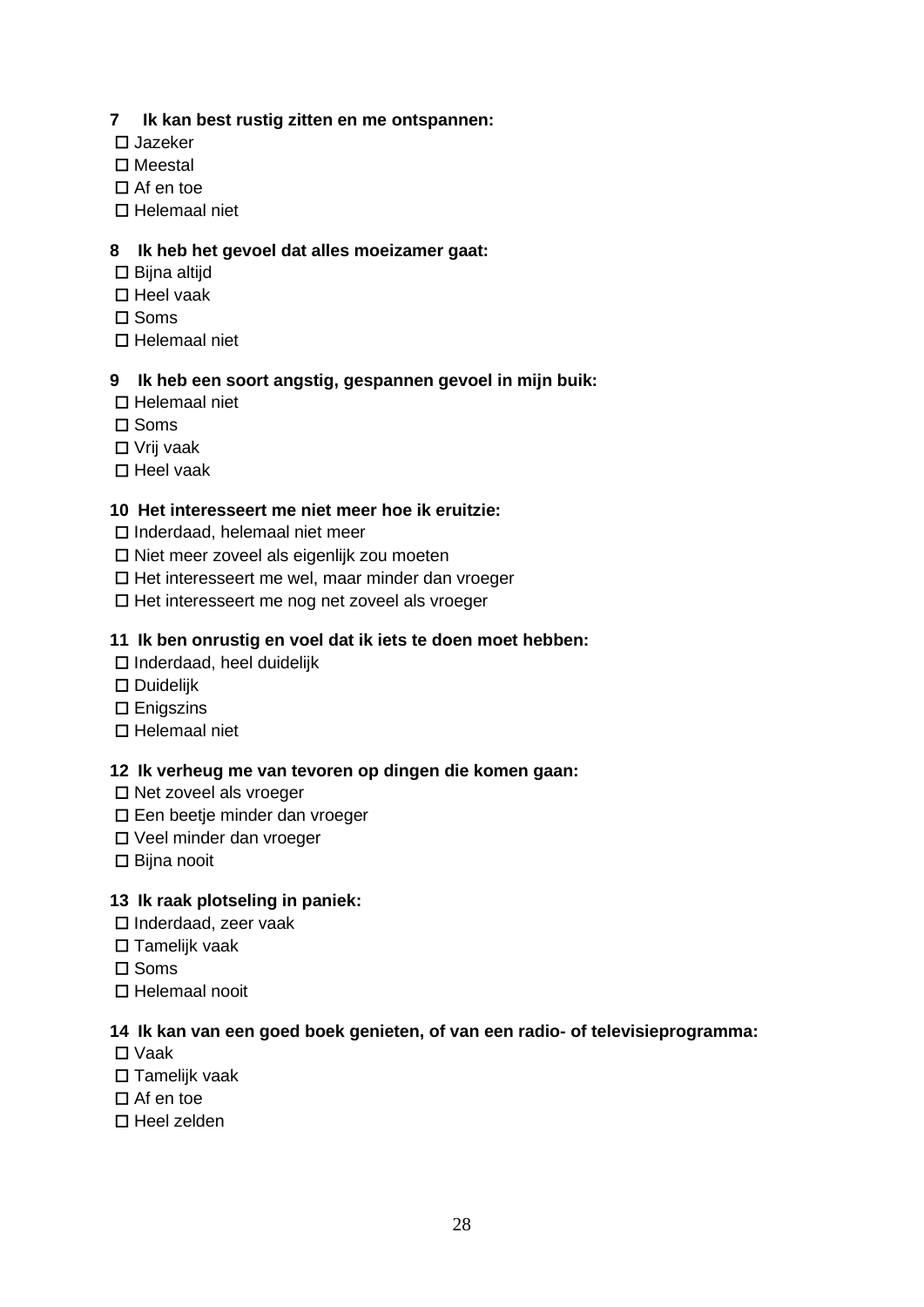# **Omgaan met problemen**

**Mensen reageren vaak heel verschillend als zij met problemen of onplezierige gebeurtenissen te maken krijgen. Wat men in een bepaalde geval doet hangt sterk af van de aard van het probleem of de gebeurtenis en de ernst ervan. Toch reageert men over het algemeen wat vaker op de ene dan op de andere manier.** 

**Hieronder staan een aantal beschrijvingen die aangeven wat men zoal kan denken of doen als er problemen zijn. Wilt u achter iedere zin aangeven hoe vaak u in het algemeen op de beschreven manier reageert. U kunt dit doen door bij iedere zin in een van de hokjes een kruis te zetten. Er zijn geen goede of foute antwoorden.** 

|                                                                                | Zelden<br>of nooit | Soms | Vaak | Zeer<br>vaak |
|--------------------------------------------------------------------------------|--------------------|------|------|--------------|
| 1. Je volledig afzonderen van anderen                                          | П                  | П    | П    | п            |
| 2. De zaken somber inzien                                                      | П                  | П    | П    | п            |
| 3. Piekeren over het verleden                                                  | п                  | П    | П    | п            |
| 4. Rustgevende middelen gebruiken als je je<br>gespannen voelt of nerveus bent |                    | П    | П    |              |
| 5. Wegvluchten in fantasieën                                                   |                    | П    | П    | П            |
| 6. Je geheel en al in beslag laten nemen door<br>problemen                     | l l                | П    | П    | H            |
| 7. Je niet in staat voelen om iets te doen                                     |                    | l l  | П    |              |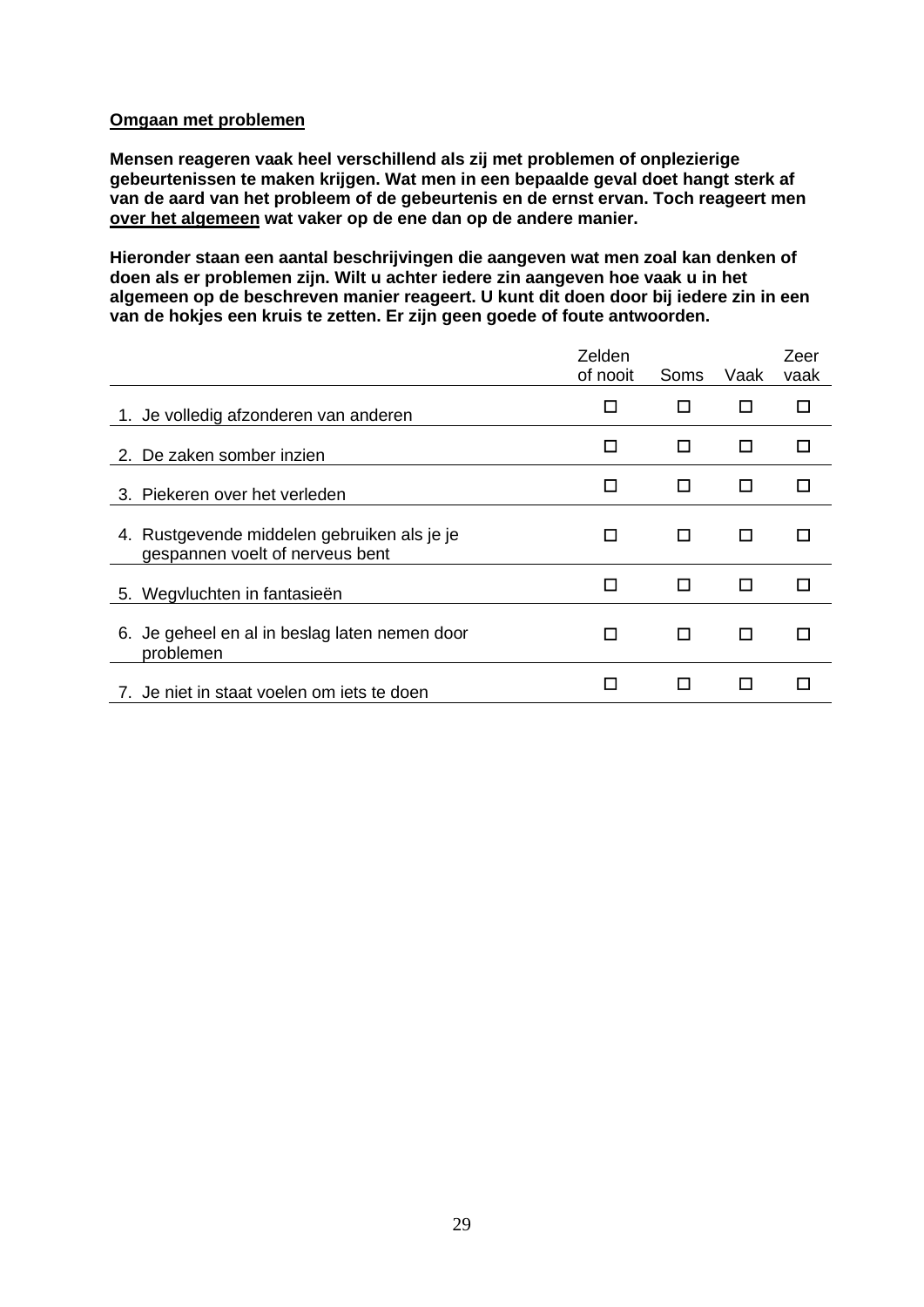# **Omgaan met moeilijke situaties**

**Geef bij de onderstaande stellingen aan in welke mate deze van toepassing zijn voor u in de afgelopen maand.** 

**Als een bepaalde situatie zich niet recent heeft voorgedaan, geef dan antwoord hoe u denkt dat u zich gevoeld zou hebben.**

|     |                                                                                                               | Helemaal<br>niet waar | Zelden<br>waar | Soms<br>waar | Vaak<br>waar | Bijna<br>aldoor<br>waar |
|-----|---------------------------------------------------------------------------------------------------------------|-----------------------|----------------|--------------|--------------|-------------------------|
| 1.  | Ik ben in staat om me aan te<br>passen als er veranderingen<br>optreden                                       | П                     | $\Box$         | $\Box$       | □            | □                       |
| 2.  | Ik kan goed omgaan met alles<br>wat op mijn pad komt                                                          | □                     | □              | □            | □            | □                       |
| 3.  | Ik probeer de humoristische kant<br>te zien als ik met problemen word<br>geconfronteerd                       | П                     | П              | □            | П            | □                       |
| 4.  | Het hoofd bieden aan stressvolle<br>situaties kan me sterker maken                                            | П                     | □              | □            | □            | □                       |
| 5.  | Ik heb de neiging om weer op te<br>veren na ziekte, blessures of<br>andere moeilijke situaties                | □                     | □              | □            | □            | □                       |
| 6.  | Ik geloof dat ik mijn doelen kan<br>bereiken, zelfs als er obstakels<br>zijn                                  | □                     | ◻              | ◻            | □            | □                       |
| 7.  | Als ik onder druk sta, blijf ik<br>mijn doel voor ogen houden en<br>helder nadenken                           | □                     | □              | □            | □            | □                       |
| 8.  | Ik laat me niet snel uit het veld<br>slaan bij tegenslagen                                                    | $\Box$                | □              | $\Box$       | $\Box$       | $\Box$                  |
| 9.  | Ik zie mezelf als een sterke<br>persoon bij het omgaan met de<br>uitdagingen en moeilijkheden in<br>het leven | □                     | □              | □            | □            | □                       |
| 10. | Ik kan omgaan met<br>onplezierige gevoelens als<br>verdriet, angst en boosheid                                | □                     | □              | □            | □            | $\Box$                  |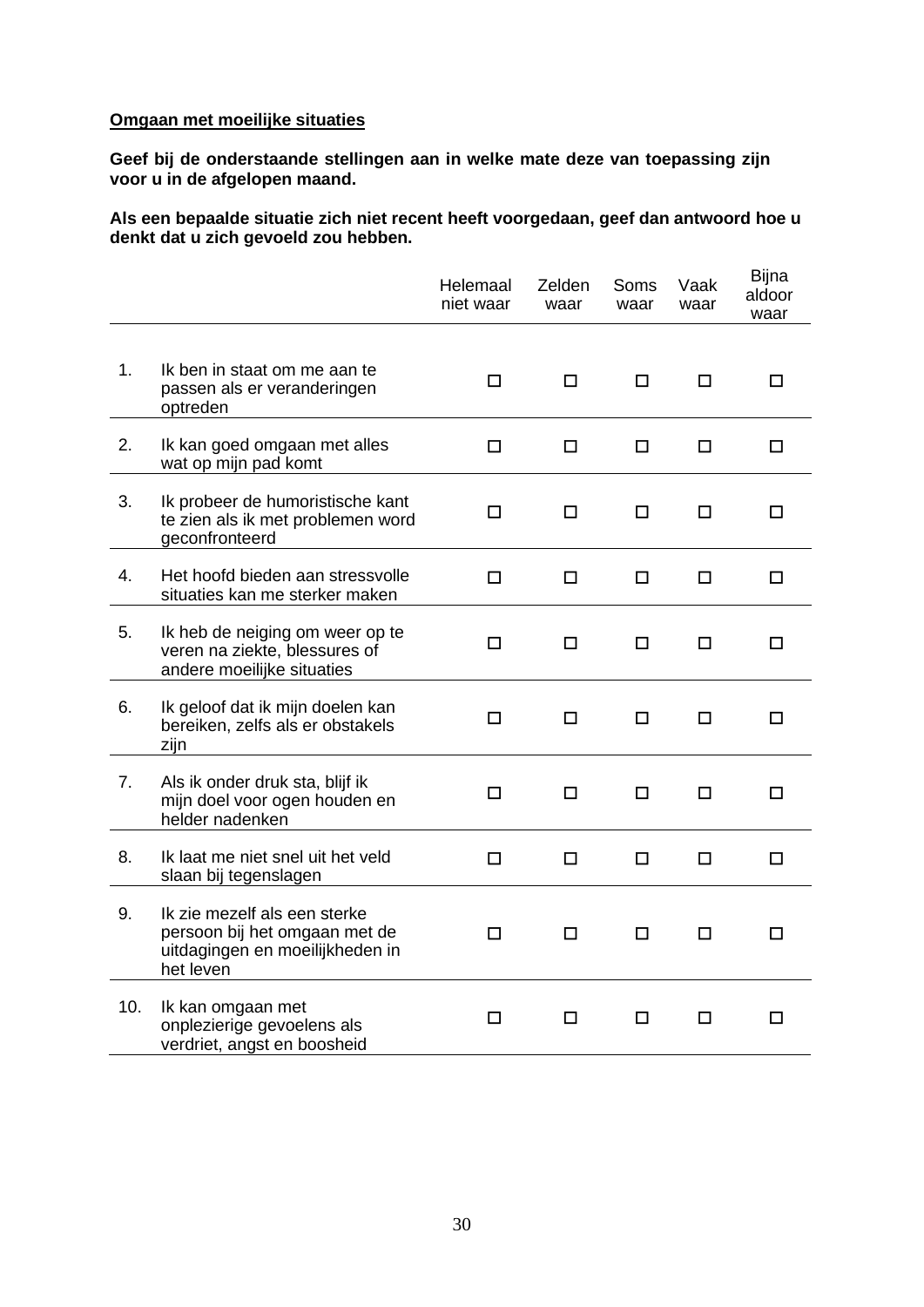# **Denkbeelden over de dwarslaesie**

Mensen kunnen verschillende denkbeelden hebben over de dwarslaesie. Hieronder staan een aantal vragen. Omcirkel alstublieft bij elke vraag het getal dat uw mening het beste weergeeft.

# **1. Hoeveel beïnvloedt uw dwarslaesie uw leven?**

|  |  |  |  |  |  | $invloed \Box \Box \Box \Box \Box \Box \Box \Box \Box \Box \Box \Box \Box \Box$ |
|--|--|--|--|--|--|---------------------------------------------------------------------------------|

# **2. Denkt u dat uw dwarslaesie blijvend zal zijn?**



# **3. Hoeveel controle vindt u dat u heeft over uw dwarslaesie?**

# **4. In hoeverre heeft u zelf invloed op uw dwarslaesie?**

| Helemaal geen   0   1   2   3   4   5   6   7   8   9   10   Zeer veel |  |  |  |  |  |                                                                                 |
|------------------------------------------------------------------------|--|--|--|--|--|---------------------------------------------------------------------------------|
|                                                                        |  |  |  |  |  | $invloed \Box \Box \Box \Box \Box \Box \Box \Box \Box \Box \Box \Box \Box \Box$ |

# **5. Hoeveel denkt u dat uw behandeling kan helpen bij uw dwarslaesie?**

| Helemaal niet $\begin{array}{ c c c c c c }\hline \textbf{0} & \textbf{1} & \textbf{2} & \textbf{3} & \textbf{4} & \textbf{5} & \textbf{6} & \textbf{7} & \textbf{8} & \textbf{9} & \textbf{10} \ \textbf{0} & \textbf{0} & \textbf{0} & \textbf{0} & \textbf{0} & \textbf{0} & \textbf{0} & \textbf{0} & \textbf{0} & \textbf{0} \ \hline \end{array}$ |  |  |  |  |  | Zeer veel |
|---------------------------------------------------------------------------------------------------------------------------------------------------------------------------------------------------------------------------------------------------------------------------------------------------------------------------------------------------------|--|--|--|--|--|-----------|
|                                                                                                                                                                                                                                                                                                                                                         |  |  |  |  |  |           |

# **6. Hoe sterk ervaart u klachten door uw dwarslaesie?**

|  |  |  |  |  |  | klachten $\boxed{ \Box \Box \Box \Box \Box \Box \Box \Box \Box \Box \Box \Box \Box }$ E   klachten |
|--|--|--|--|--|--|----------------------------------------------------------------------------------------------------|

# **7. Hoe bezorgd bent u over uw dwarslaesie?**

# **8. In welke mate vindt u dat u uw dwarslaesie begrijpt?**

| Helemaal geen   0   1   2   3   4   5   6   7   8   9   10   Zeer veel |  |  |  |  |  |                                                                                                                                                   |
|------------------------------------------------------------------------|--|--|--|--|--|---------------------------------------------------------------------------------------------------------------------------------------------------|
|                                                                        |  |  |  |  |  | begrip $\boxed{\Box}$ $\boxed{\Box}$ $\boxed{\Box}$ $\boxed{\Box}$ $\boxed{\Box}$ $\boxed{\Box}$ $\boxed{\Box}$ $\boxed{\Box}$ $\boxed{\Diamond}$ |